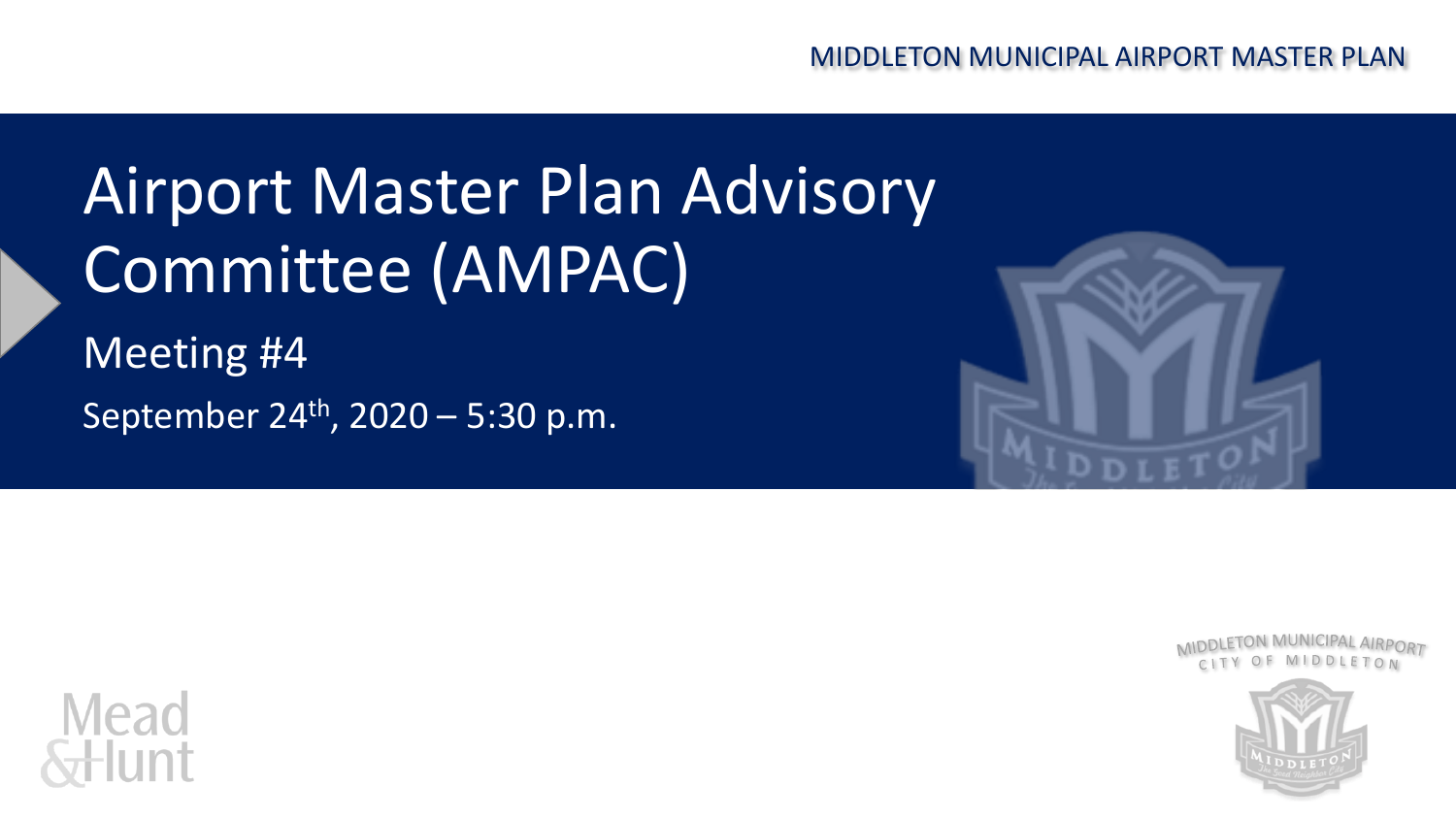### AGENDA

- **Housekeeping Items**  $\rightarrow$
- **Introduction of Team**  $\rightarrow$
- **The Role of Forecasts**
- **Recent Airport Activity**  $\rightarrow$
- **Indicators of Demand**  $\rightarrow$
- **Forecasted Based Aircraft**  $\rightarrow$
- **Forecasted Operations**  $\rightarrow$
- **Design Aircraft**  $\rightarrow$
- **Questions**  $\rightarrow$



**Next Steps and Schedule** $\rightarrow$ 

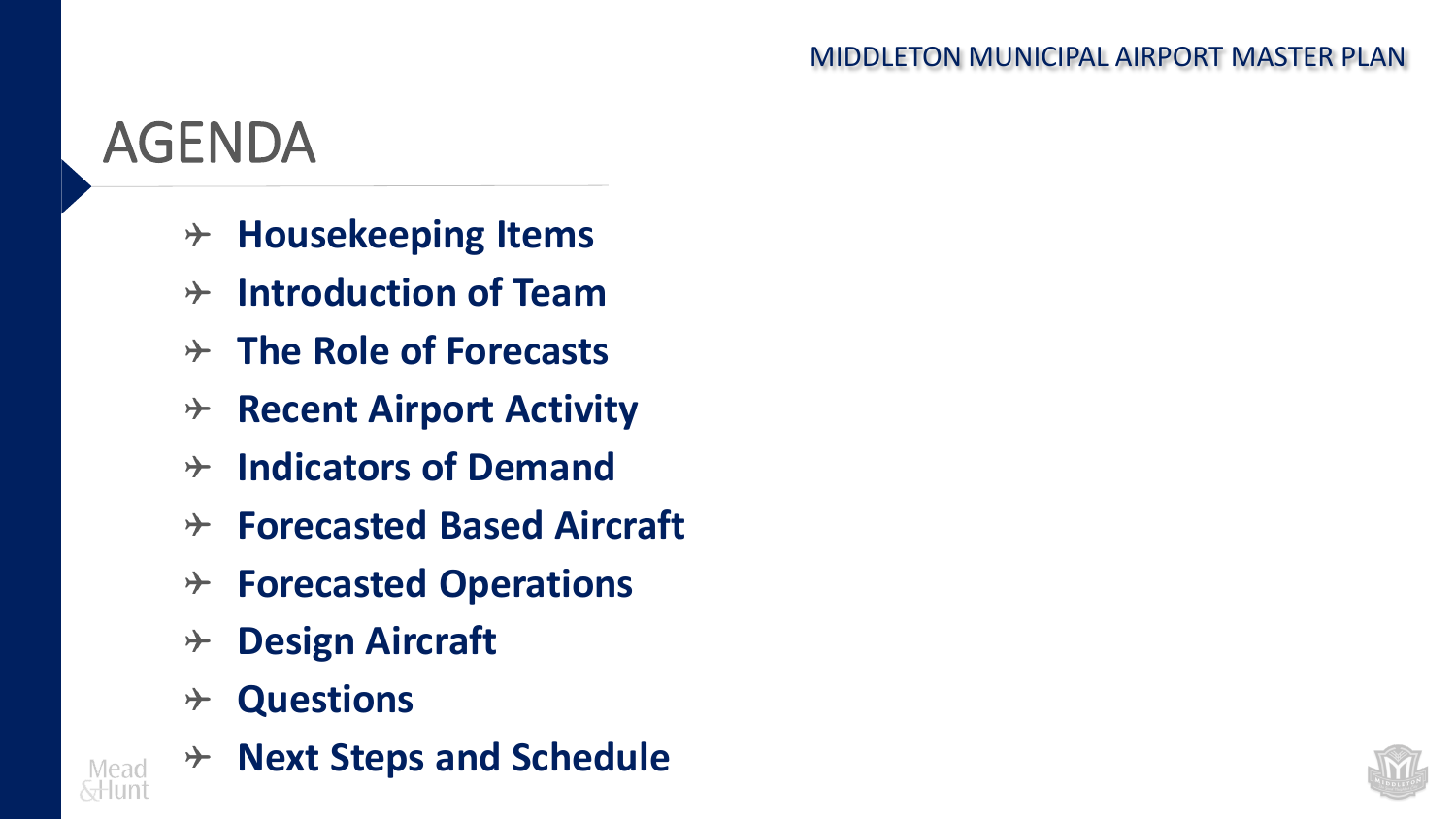### HOUSEKEEPING ITEMS

- **This meeting is being held virtually to comply with recommendations to limit the spread of COVID-19.**
- **Given the format, we will give a brief (20-minute) overview of the Forecast Chapter and then open it up for Questions.**
- **The focus of tonight's meeting is on the FAA-approved Forecasts, and we ask that your questions and the discussion be kept to this subject.**



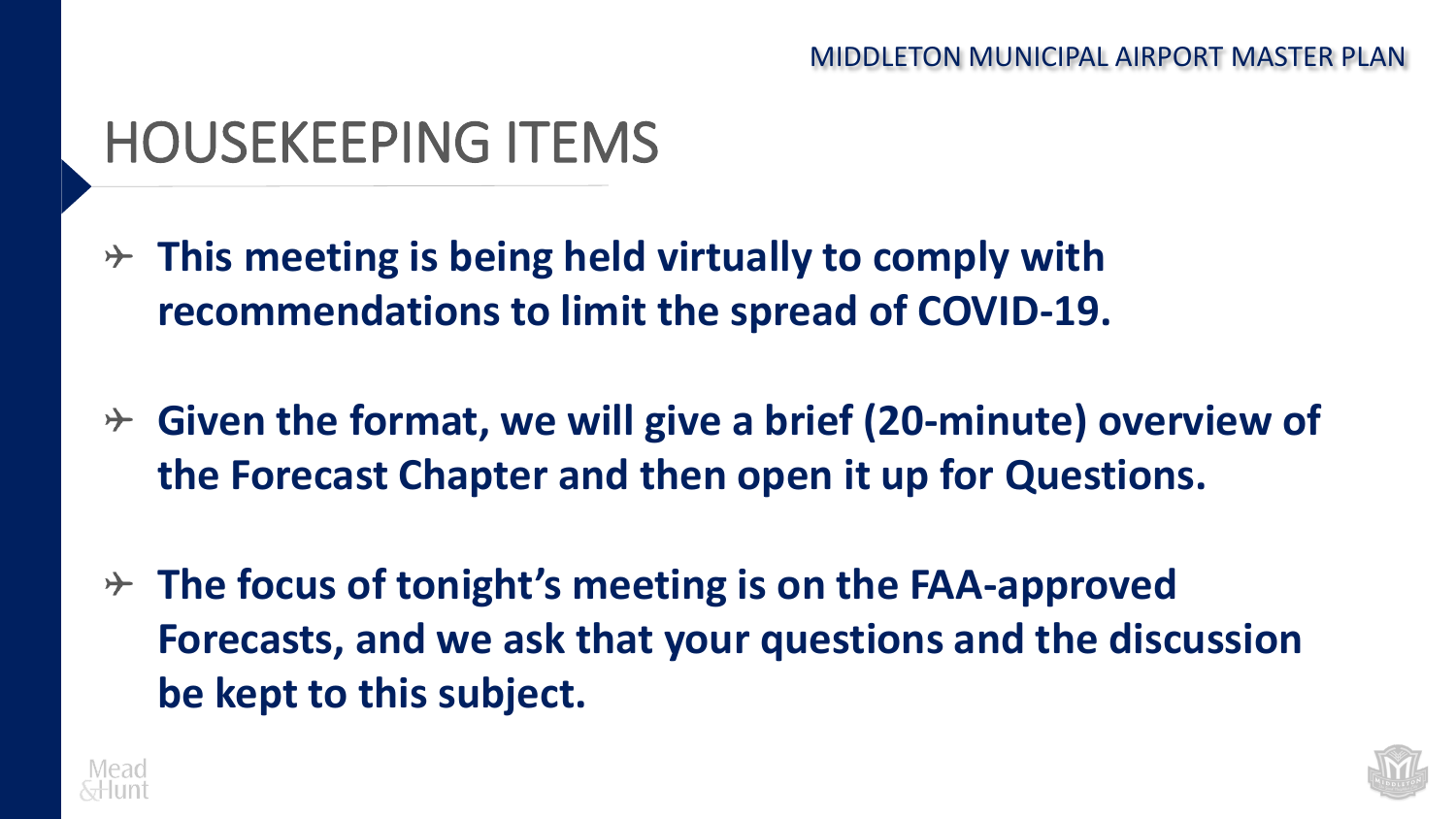### HOUSEKEEPING ITEMS

- **We will start by addressing any questions that were received in advance of the meeting.**
- **As a reminder, the FAA is required to approve the Forecasts and the ALP. The Chicago Airports District Office (ADO) approved the forecasts on July 30th, 2020.**
- **As such, tonight's presentation is for informational purposes only. We are not seeking action from AMPAC, but want to address any clarifying questions members may have.**



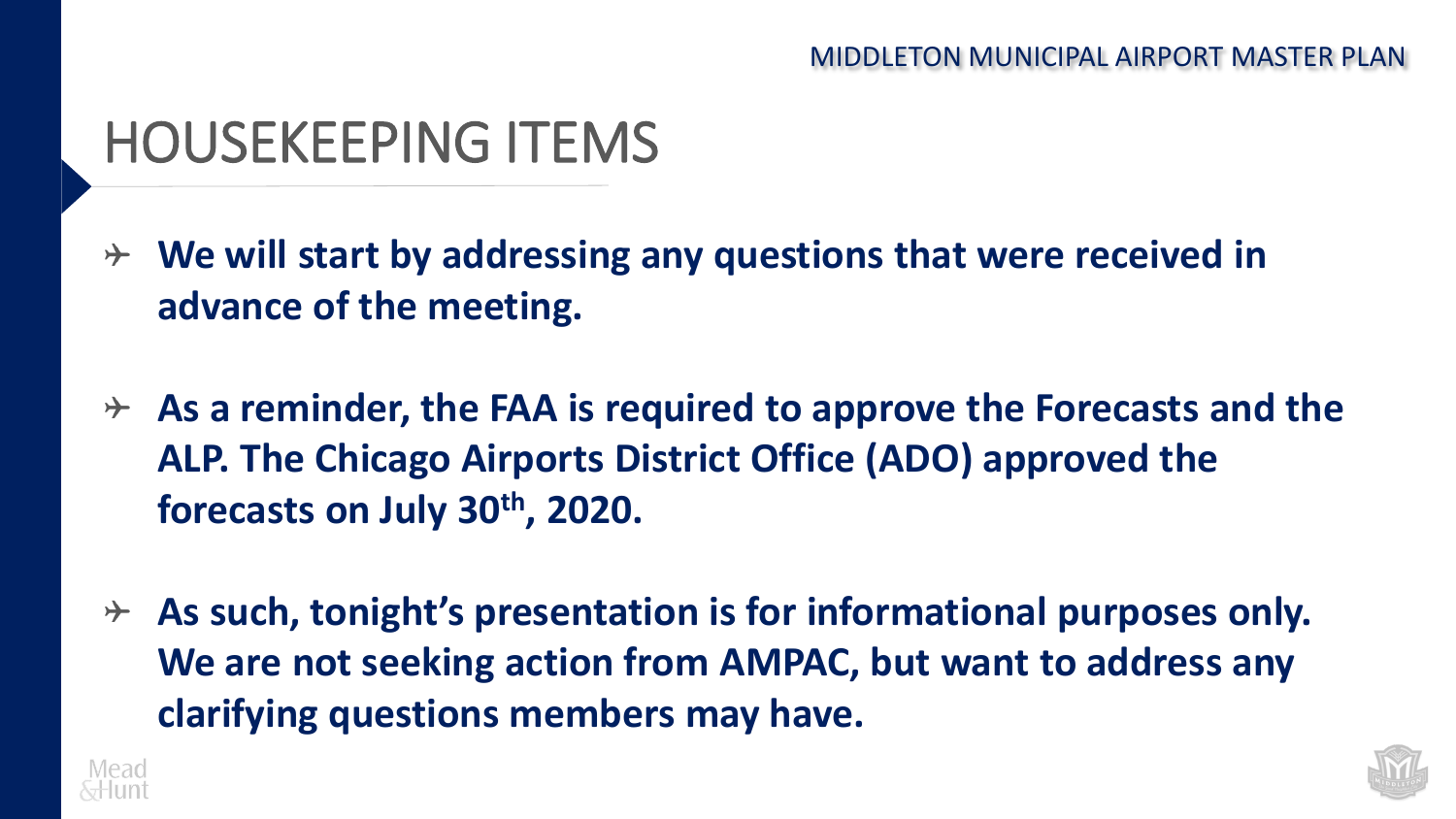## INTRODUCTION OF TEAM



Greg Stern Mead & Hunt



Ryk Dunkelberg Mead & Hunt



Barbara Michael Mead & Hunt



Josh Holbrook Wisconsin BOA

## TIMELINE OF FORECAST REVIEW

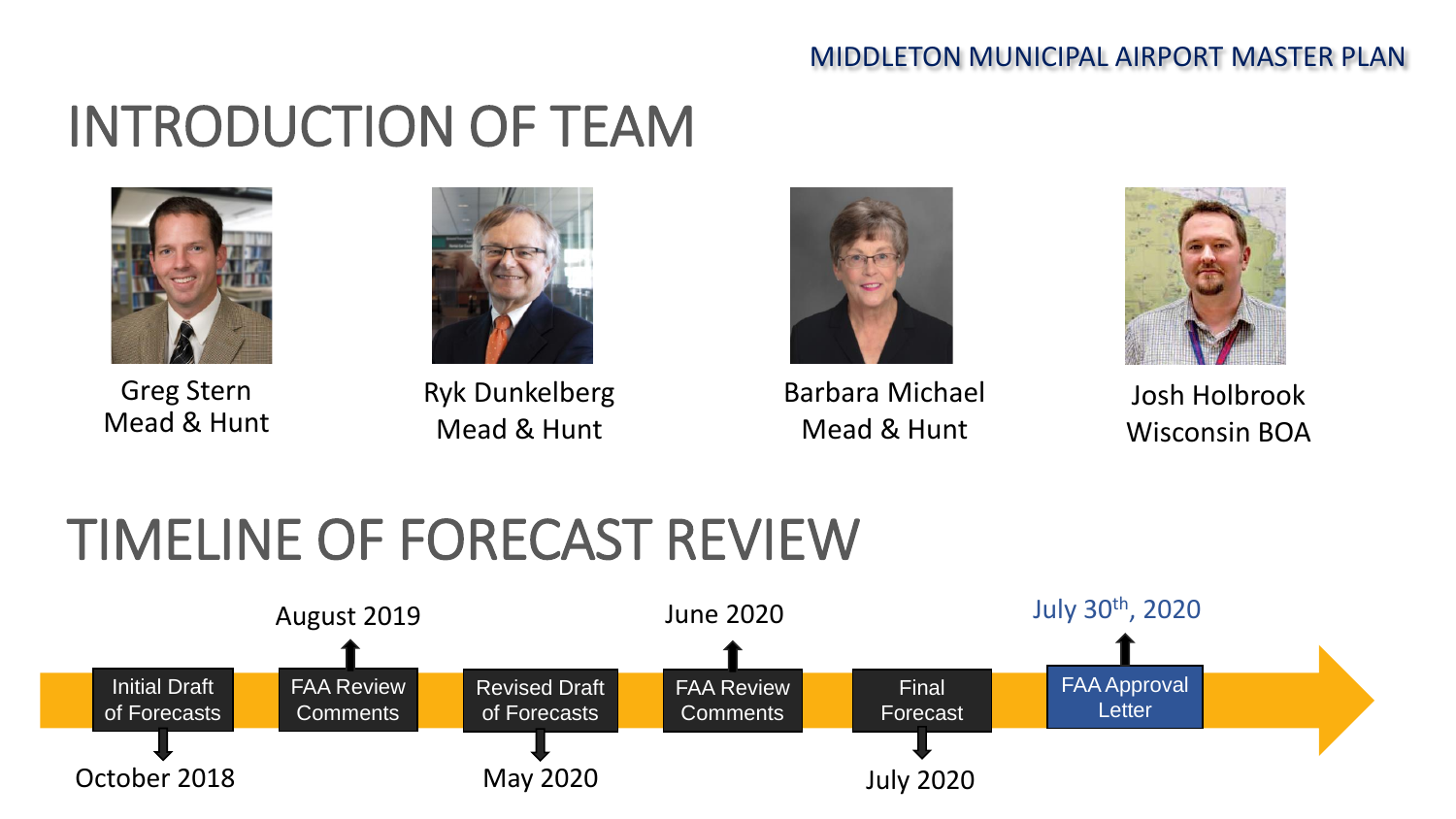### THE ROLE OF FORECASTS

- **Forecasts form the basis for future demand-driven facility needs**  $\rightarrow$
- **Provide data from which to estimate impacts: noise, traffic levels**   $\rightarrow$
- **The numbers are not exact, but are instead developed to indicate a reasonable projection of future activity based on demand**
- **Forecasted demand levels are correlated with the short, medium and long-range planning periods (0-5; 5-10; and 10-20 years)**



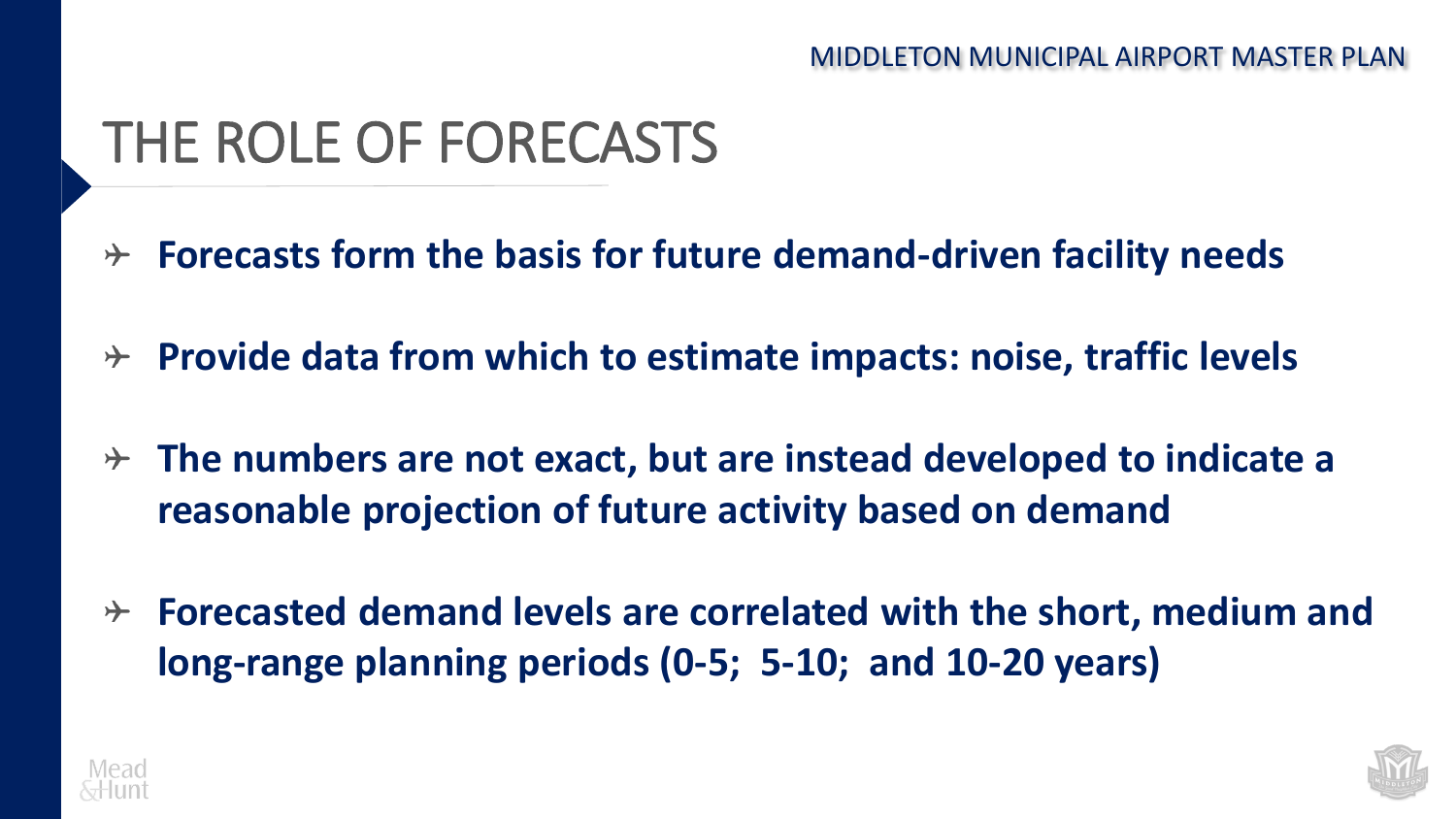### RECENT AIRPORT ACTIVITY DATA

|                 | <b>Total Ops</b> | <b>IFR</b> | Freight    | <b>Jet</b> | Turbo-   | Jet-A            | <b>100 LL</b>    | <b>Based</b>    |
|-----------------|------------------|------------|------------|------------|----------|------------------|------------------|-----------------|
| Year            | (TAF)            | <b>Ops</b> | <b>Ops</b> | <b>Ops</b> | Prop Ops | <b>Fuel Sold</b> | <b>Fuel Sold</b> | <b>Aircraft</b> |
| 2010            | 40,510           | 3,452      | 30         | 424        | 564      | 31,076           | 77,385           | 58              |
| 2011            | 40,510           | 3,083      | 92         | 442        | 396      | 31,783           | 72,660           | 57              |
| 2012            | 40,510           | 3,203      | 390        | 492        | 282      | 24,271           | 68,802           | 61              |
| 2013            | 40,510           | 2,997      | 358        | 332        | 240      | 21,836           | 78,709           | 68              |
| 2014            | 40,510           | 2,916      | 348        | 342        | 188      | 18,137           | 73,649           | 71              |
| 2015            | 40,510           | 3,407      | 370        | 456        | 410      | 15,868           | 76,467           | 72              |
| 2016            | 40,510           | 3,029      | 404        | 436        | 640      | 21,152           | 73,037           | 86              |
| 2017            | 40,510           | 2,849      | 356        | 416        | 562      | 29,927           | 74,238           | 86              |
| 2018            | 40,510           | 2,462      | 342        | 366        | 532      | 29,142           | 70,293           | 94              |
| 2019            | 41,342 *         | 2,566      | 420        | 344        | 564      | 29,988           | 78,716           | 100             |
| Average:        | 40,593           | 2,996      | 311        | 405        | 438      | 25,318           | 74,396           | 75              |
| CAGR ('10-'19): | 0.2%             | $-3.2%$    | 34.1%      | $-2.3%$    | 0.0%     | $-0.4%$          | 0.2%             | 6.2%            |
| CAGR ('15-'19): | 0.5%             | $-6.8%$    | 3.2%       | $-6.8\%$   | 8.3%     | 17.2%            | 0.7%             | 8.6%            |



**Highlighted numbers** indicate 10-year high values $\rightarrow$ 

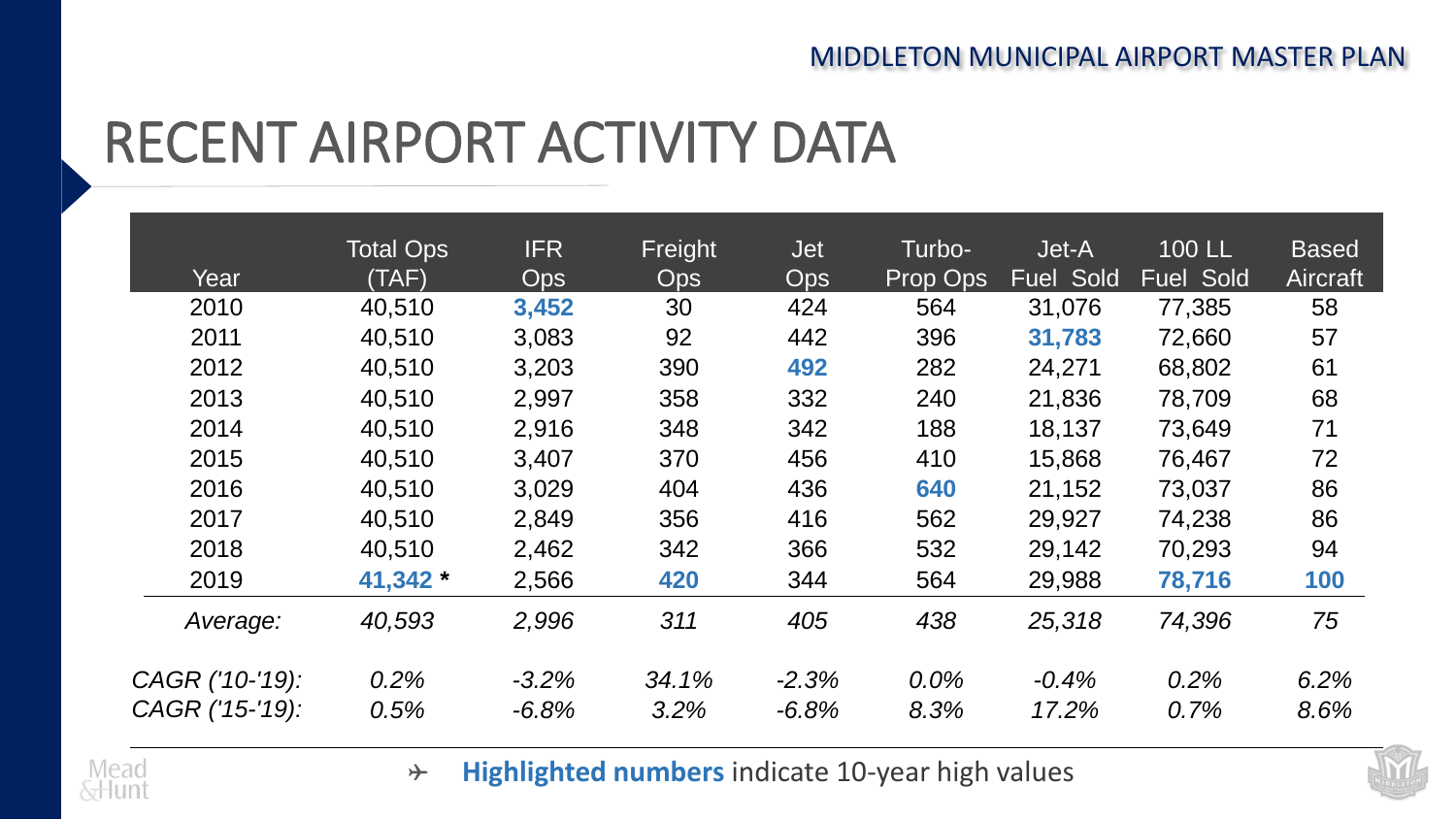### RECENT SOCIOECONOMIC DATA – DANE COUNTY

| Year               | Dane County<br>Population | <b>Dane County</b><br><b>Total Retail Sales</b><br>(mil, \$2009) | <b>Dane County</b><br><b>Total Personal Income</b><br>(mil, \$2009) |  |  |
|--------------------|---------------------------|------------------------------------------------------------------|---------------------------------------------------------------------|--|--|
| <b>Historical:</b> |                           |                                                                  |                                                                     |  |  |
| 2010               | 489,190                   | 7,907                                                            | \$21,258                                                            |  |  |
| 2011               | 496,460                   | 8,448                                                            | \$22,317                                                            |  |  |
| 2012               | 503,438                   | 8,882                                                            | \$23,048                                                            |  |  |
| 2013               | 510,007                   | 9,131                                                            | \$23,673                                                            |  |  |
| 2014               | 516,494                   | 9,421                                                            | \$24,349                                                            |  |  |
| 2015               | 522,878                   | 9,672                                                            | \$25,860                                                            |  |  |
| 2016               | 531,273                   | 9,942                                                            | \$26,486                                                            |  |  |
| 2017               | 536,975                   | 10,203                                                           | \$27,159                                                            |  |  |
| 2018               | 543,120                   | 10,386                                                           | \$27,896                                                            |  |  |
| 2019               | 549,327                   | 10,556                                                           | \$28,583                                                            |  |  |
| CAGR (2010 - 2019) | 1.30%                     | 3.26%                                                            | 3.34%                                                               |  |  |
| CAGR (2015 - 2019) | 1.24%                     | 2.21%                                                            | 2.54%                                                               |  |  |



Source: Woods & Poole Economics, Inc. 2018 $\rightarrow$ 

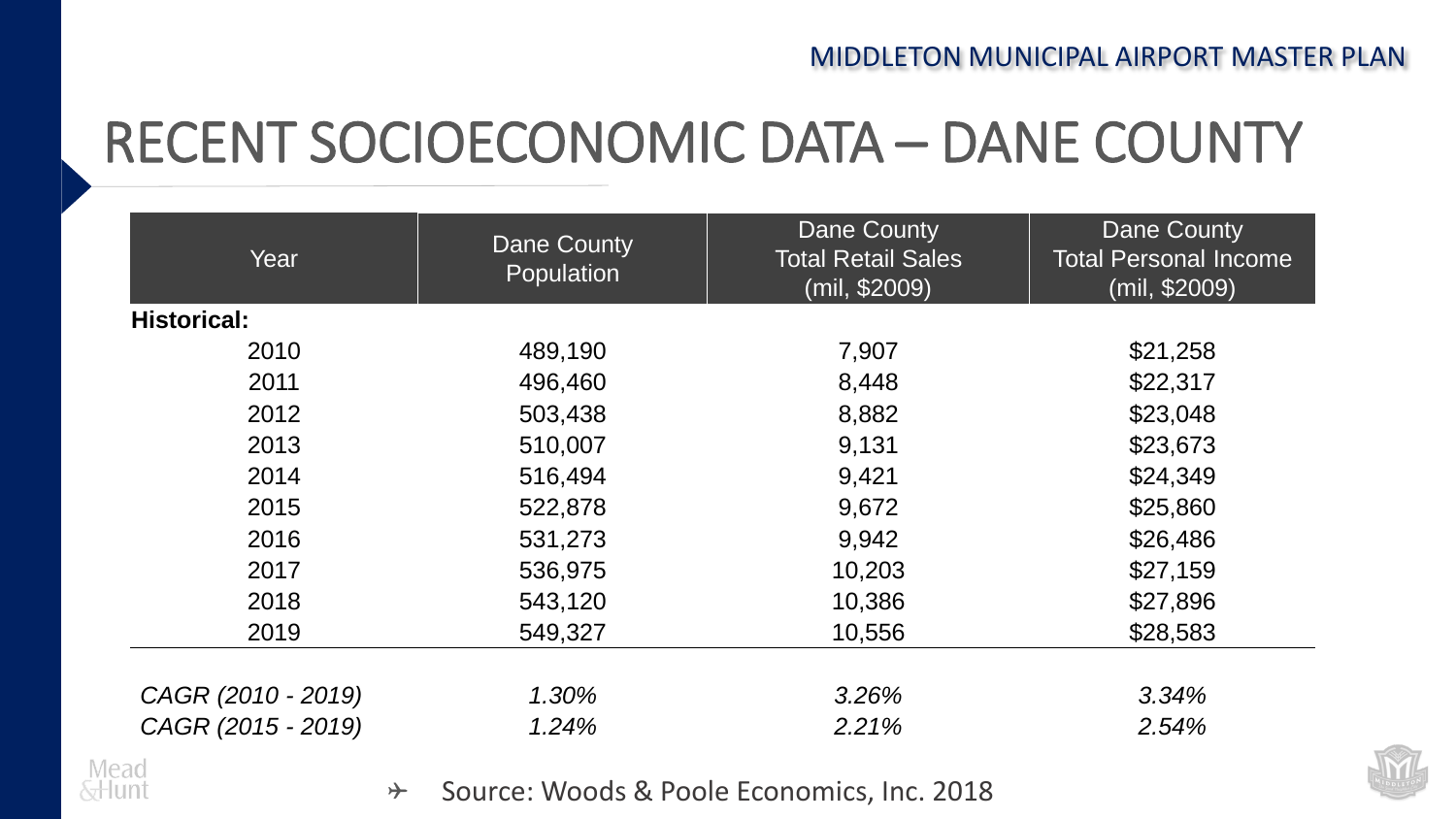#### INDICATORS OF DEMAND

#### **There are approximately 41,000 operations conducted per year**

- Of these, more than two-thirds (69%) are Local operations
- Roughly 3,000 annual Instrument operations. Recent years below average
- **Growth in e-commerce coupled with proximity to UPS Delivery Center have generated regular air freight operations from two service providers: Freight Runners and Pro Aire Cargo Consultants**
- **Addition of a Second Airport Service Provider (Capital Flight)** $\rightarrow$



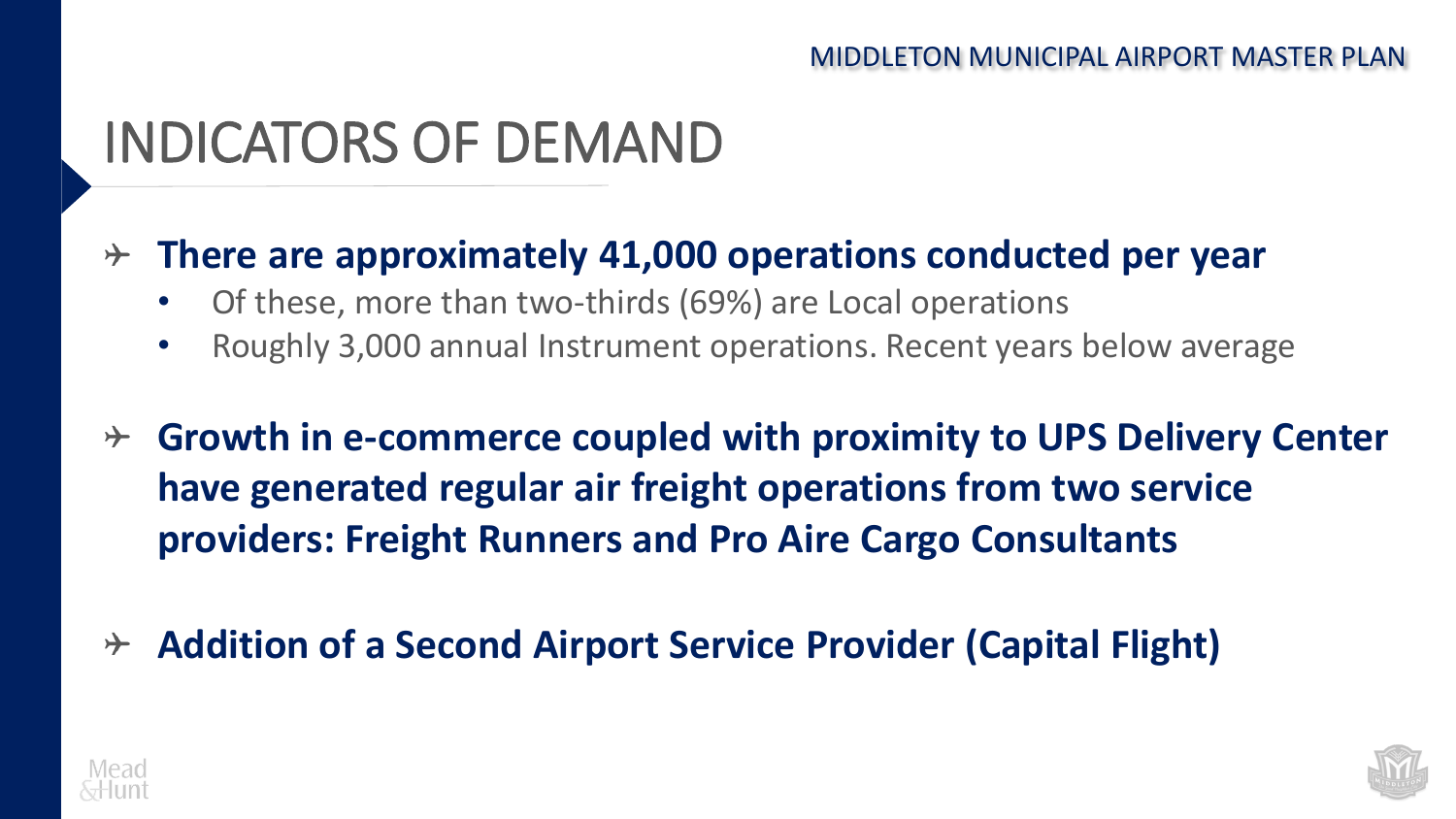#### INDICATORS OF DEMAND

- **Sustained operations by small jets and turboprop aircraft. Over 1,000 combined operations in Year 2016**
- **Consistent fuel sale numbers. Highest volume of fuel sold in 2019**   $\rightarrow$
- **Large growth in the number of based aircraft and sustained interest in hangar construction / aircraft storage**
- **Strong socioeconomic growth numbers in Dane County which are forecasted to continue**



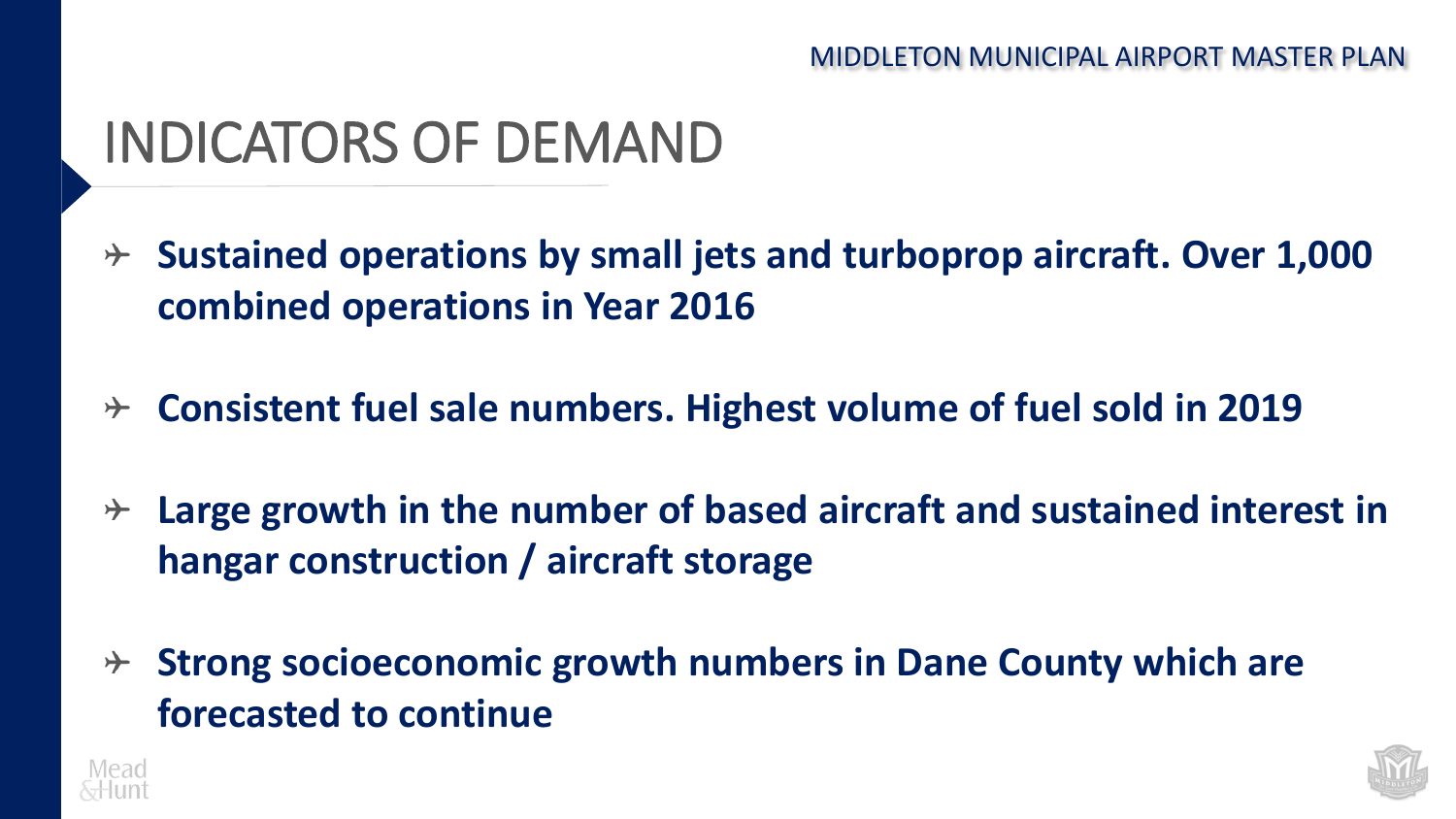### INDICATORS OF DEMAND

#### **Interest from area businesses for greater or continued use:**

- Epic Systems Corporation
- Hy-Cite Enterprises
- Medex, LLC
- North Central Group
- Plastics Ingenuity
- GCG Investments, LLC
- Capital Flight



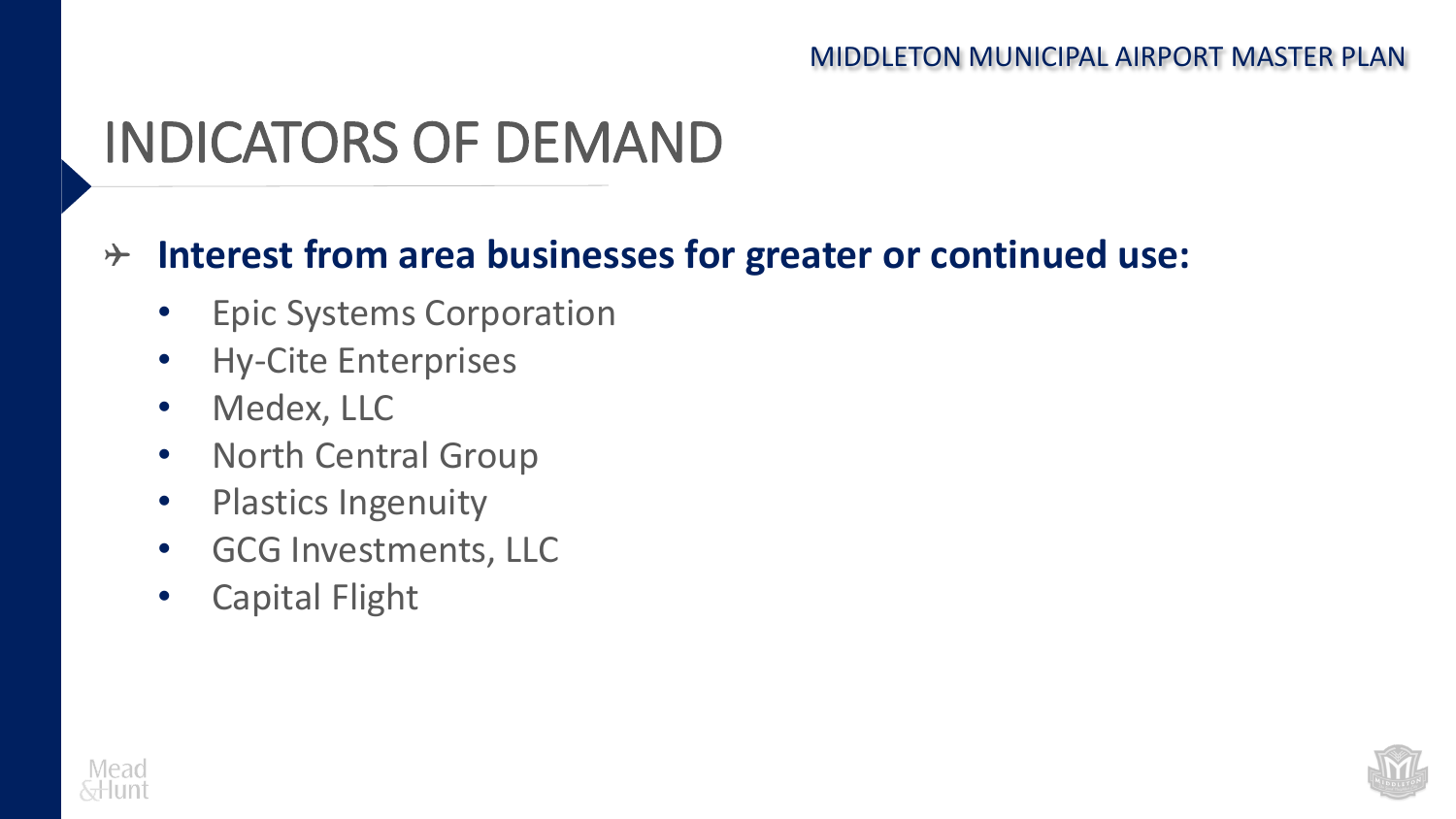# Aviation Activity Forecasts







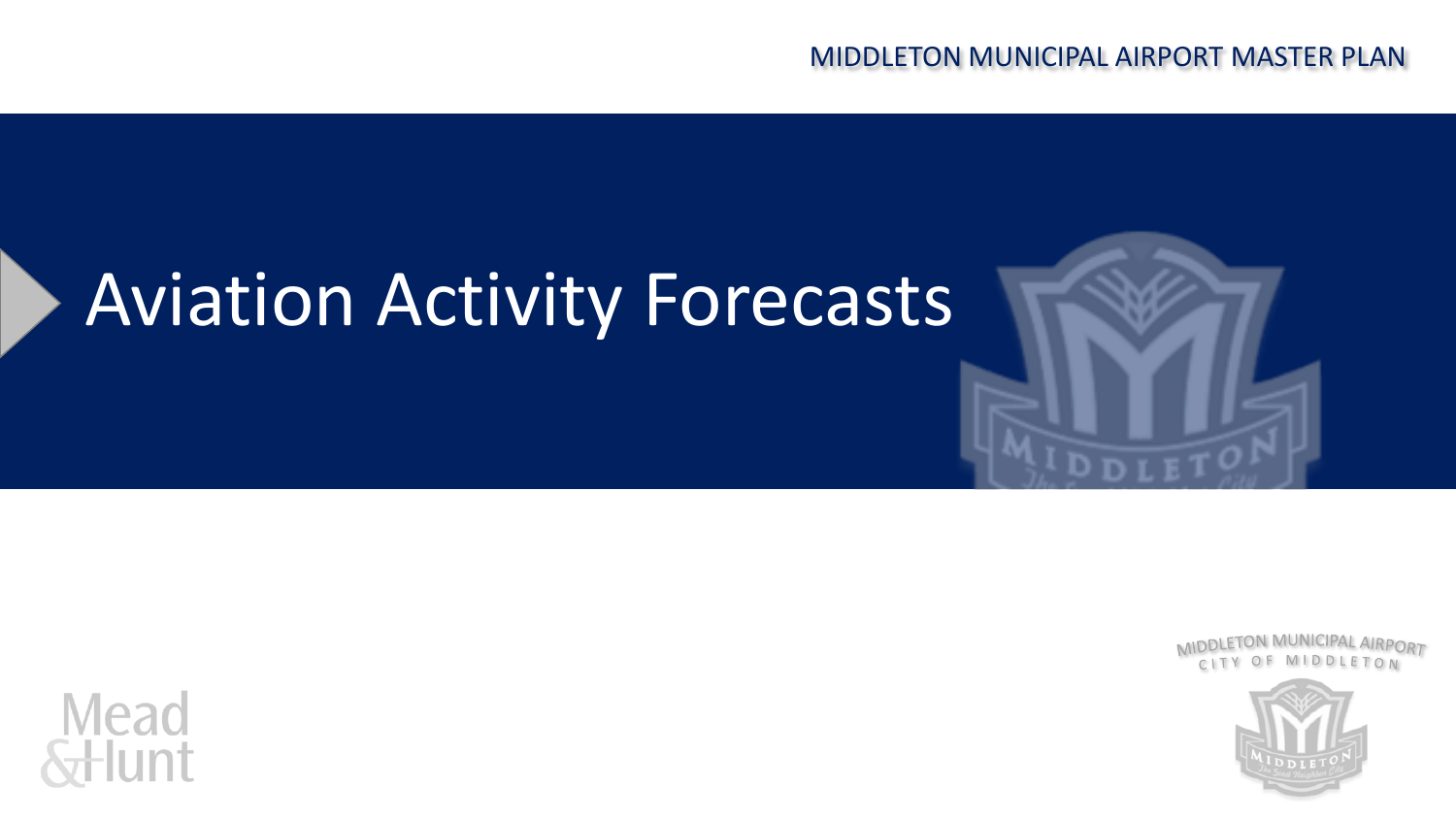### FORECAST METHODS

- **Socioeconomic Methodology – examines the relationship between airport activity and socioeconomic variables to predict future levels**
	- Population
	- $\blacksquare$  Retail Sales
	- **Personal Income**
- **Market Share Methodology – identifies and applies a historical share of activity to larger National and Regional market projections**
	- $\blacksquare$  National U.S. Aviation Market
	- Regional FAA Great Lakes Region



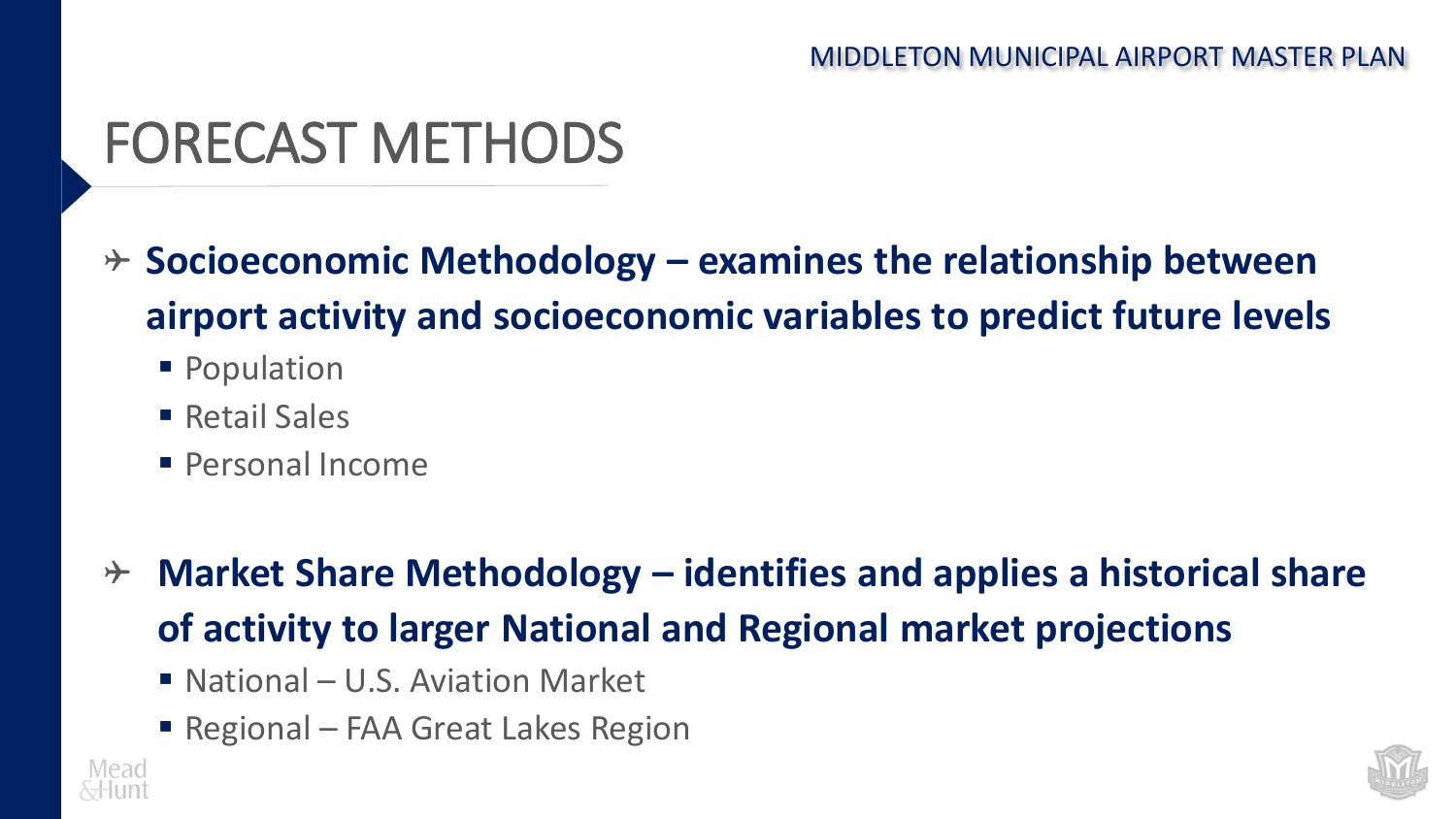#### BASED AIRCRAFT FORECAST



|                  |                                  |                                           | ,,,,,,<br>Growth                         |
|------------------|----------------------------------|-------------------------------------------|------------------------------------------|
| Year             | Socio-<br>Economic<br>Population | Socio-<br>Economic<br><b>Retail Sales</b> | Socio-<br>Economic<br>Personal<br>Income |
| 2019             | 100                              | 100                                       | 100                                      |
| 2024             | 106                              | 108                                       | 112                                      |
| 2029             | 112                              | 116                                       | 124                                      |
| 2034             | 118                              | 123                                       | 136                                      |
| 2039             | 123                              | 130                                       | 148                                      |
| CAGR ('19 - '39) | 1.05%                            | 1.31%                                     | 1.97%                                    |

|                  | Low<br>Growth                             |                                           | <b>Medium</b><br>Growth                              |
|------------------|-------------------------------------------|-------------------------------------------|------------------------------------------------------|
| Year             | Regional<br><b>Market</b><br><b>Share</b> | National<br><b>Market</b><br><b>Share</b> | Local<br>Demand &<br>Regional<br><b>Market Share</b> |
| 2019             | 100                                       | 100                                       | 100                                                  |
| 2024             | 103                                       | 104                                       | 107                                                  |
| 2029             | 107                                       | 108                                       | 115                                                  |
| 2034             | 110                                       | 113                                       | 122                                                  |
| 2039             | 113                                       | 117                                       | 125                                                  |
| CAGR ('19 - '39) | 0.61%                                     | 0.80%                                     | 1.12%                                                |

*High*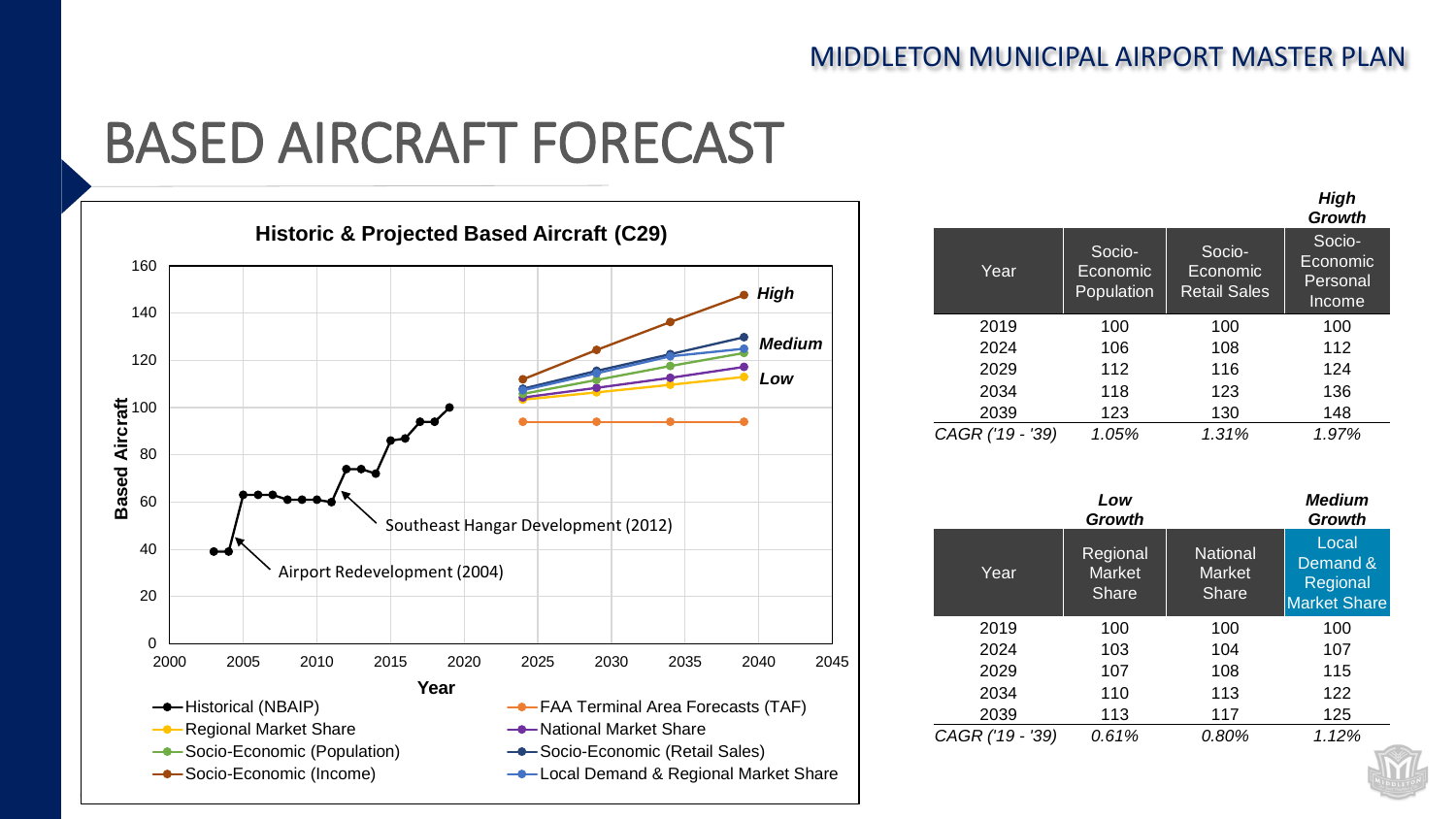#### FLEET MIX OF BASED AIRCRAFT



| Year           | Single<br>Engine | Multi<br>Engine | <b>Jet</b>     | <b>Helicopter</b> | <b>Total</b> |
|----------------|------------------|-----------------|----------------|-------------------|--------------|
| 2019           | 86               | 8               | $\overline{2}$ | 4                 | 100          |
| 2024           | 88               | 13              | 3              | 3                 | 107          |
| 2029           | 93               | 15              | 4              | 3                 | 115          |
| 2034           | 97               | 16              | 5              | 4                 | 122          |
| 2039           | 99               | 17              | 5              | 4                 | 125          |
| CAGR ('19-'39) | 0.69%            | 3.99%           | 4.69%          | 0.00%             | 1.12%        |

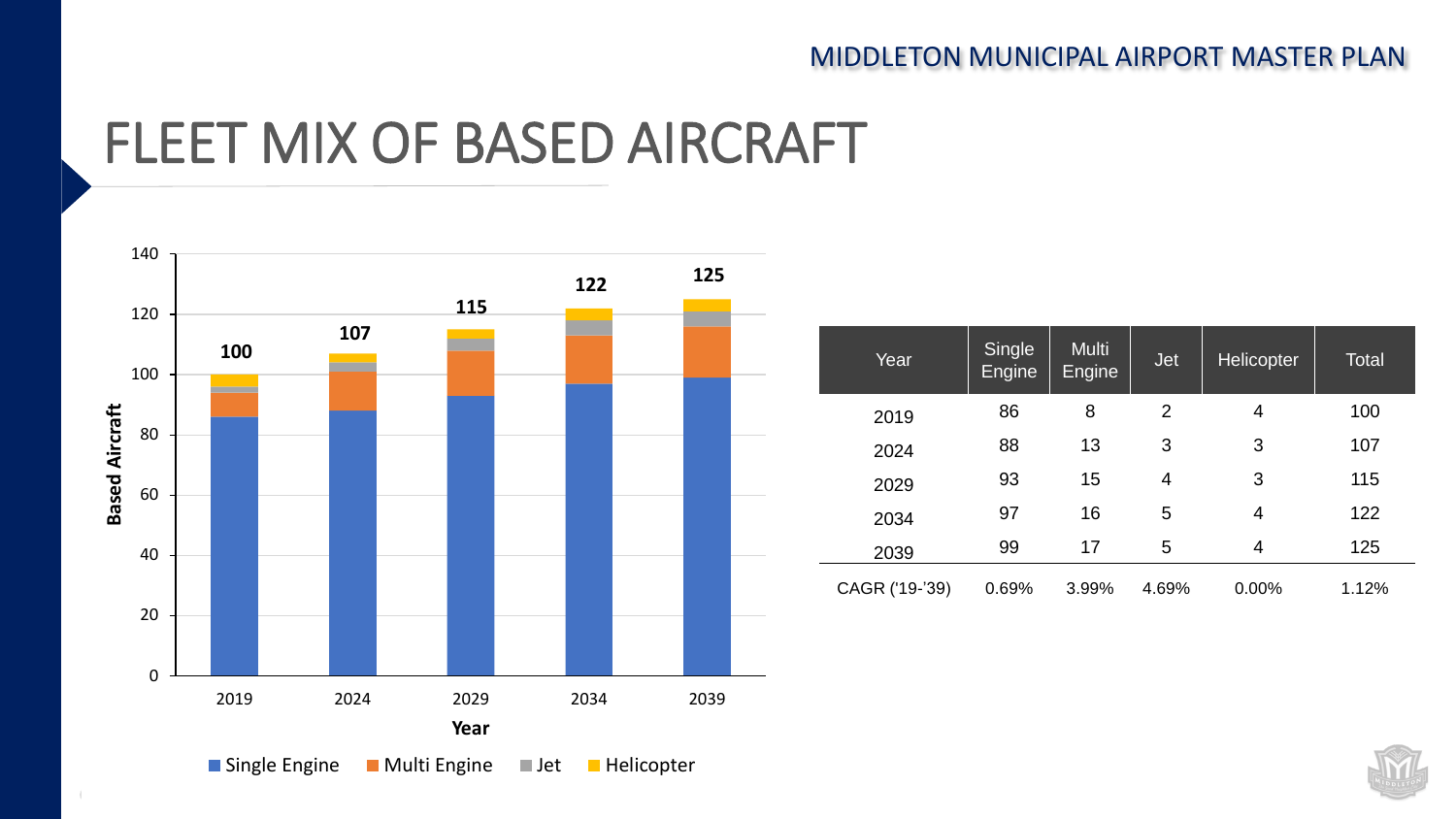#### OPERATIONS – GENERAL AVIATION



| Year             | Socio-<br>Economic<br>Population | Socio-<br>Economic<br><b>Retail Sales</b> | Socio-<br>Economic<br>Personal<br>Income |
|------------------|----------------------------------|-------------------------------------------|------------------------------------------|
| 2019             | 40,560                           | 40,560                                    | 40,560                                   |
| 2024             | 42,909                           | 43,795                                    | 45,428                                   |
| 2029             | 45,322                           | 46,850                                    | 50,470                                   |
| 2034             | 47,695                           | 49,765                                    | 55,254                                   |
| 2039             | 49,941                           | 52,671                                    | 59,918                                   |
| CAGR ('19 - '39) | 1.05%                            | 1.31%                                     | 1.97%                                    |

|                  | Low<br>Growth                             | Medium<br>Growth                                 | High<br><b>Growth</b> |
|------------------|-------------------------------------------|--------------------------------------------------|-----------------------|
| Year             | Regional<br><b>Market</b><br><b>Share</b> | <b>National</b><br><b>Market</b><br><b>Share</b> | <b>FAA</b><br>(TAF)   |
| 2019             | 40,560                                    | 40,560                                           | 40,560                |
| 2024             | 41,342                                    | 41,610                                           | 40,763                |
| 2029             | 41,995                                    | 42,362                                           | 43,204                |
| 2034             | 42,690                                    | 43,169                                           | 45,781                |
| 2039             | 43,447                                    | 44,041                                           | 48,505                |
| CAGR ('19 - '39) | 0.34%                                     | 0.41%                                            | 0.90%                 |

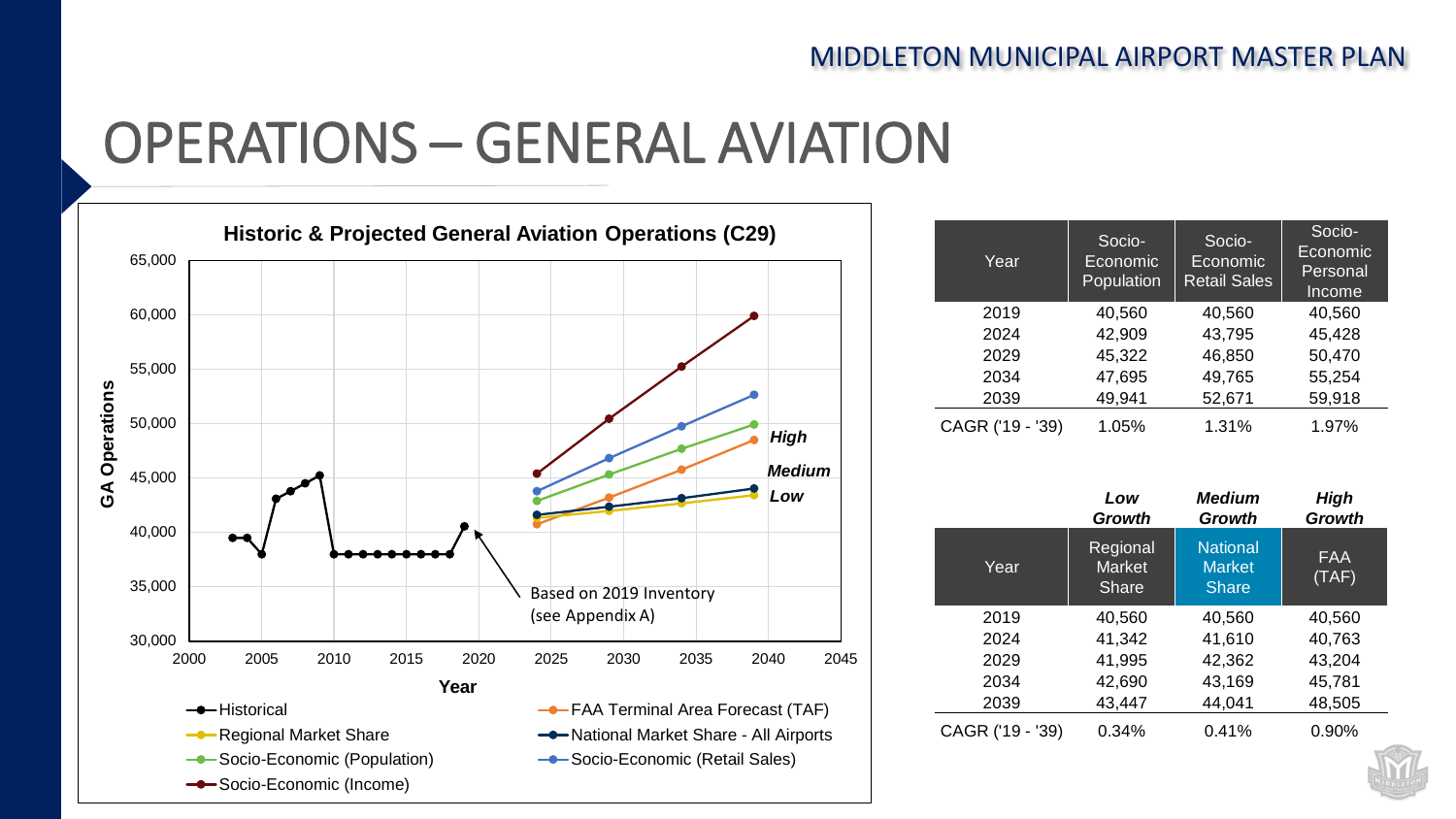## OPERATIONS – COMMERCIAL (CHARTER & FREIGHT)



| Year           | Charter | Air Freight | <b>Total</b><br>Commercial |
|----------------|---------|-------------|----------------------------|
| 2019           | 358     | 420         | 778                        |
| 2024           | 395     | 499         | 894                        |
| 2029           | 436     | 592         | 1,028                      |
| 2034           | 482     | 704         | 1,186                      |
| 2039           | 532     | 836         | 1,368                      |
| CAGR ('19-'39) | 2.00%   | 3.50%       | 2.86%                      |

**Commercial Operations represent**   $\rightarrow$ **approximately 2% of the activity at C29.**

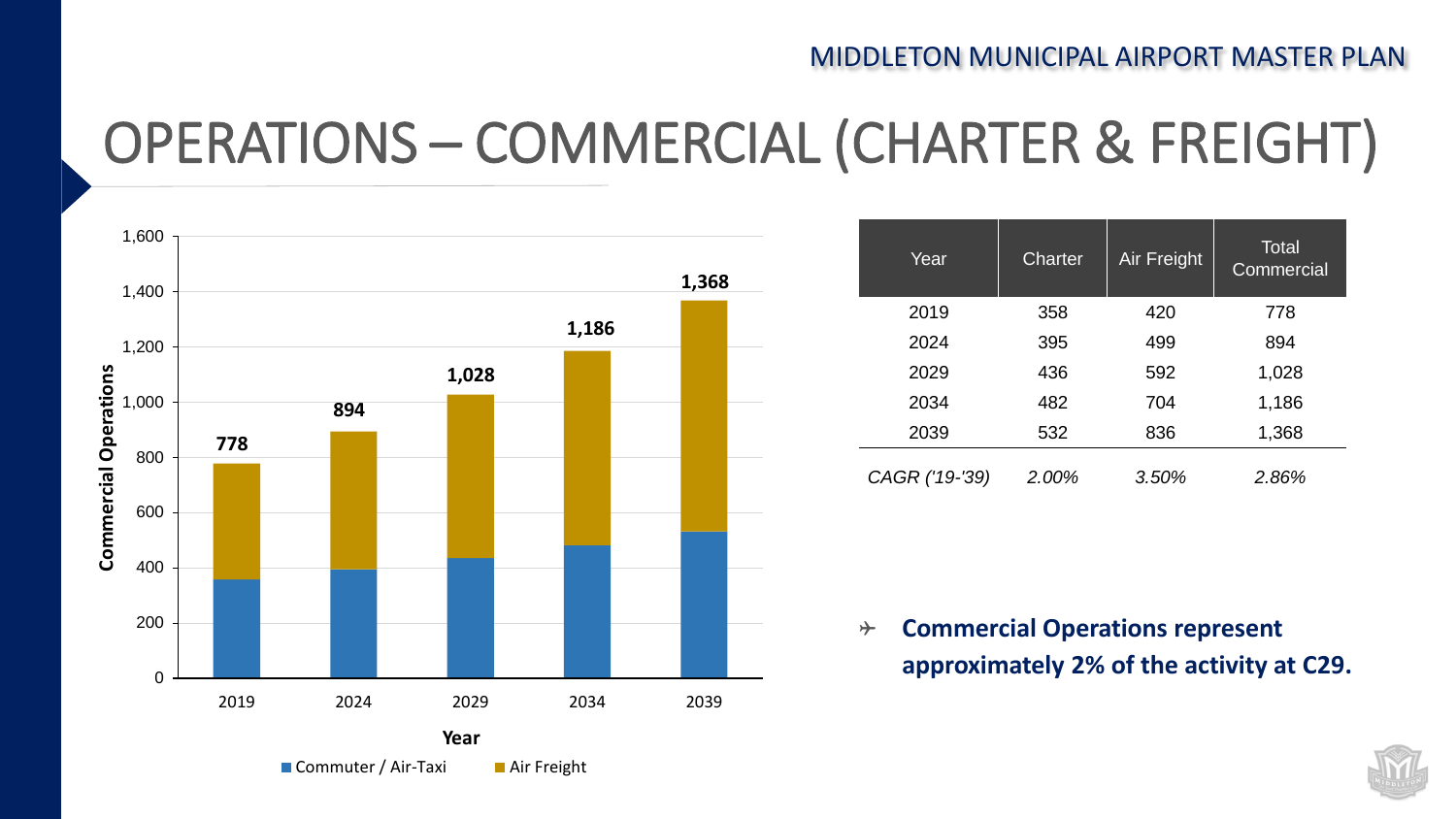#### OPERATIONS – JET & TURBO-PROP



|                | Low<br><b>Growth</b>      |                                                          |                                       |
|----------------|---------------------------|----------------------------------------------------------|---------------------------------------|
| Year           | Socio-<br><b>Economic</b> | Socio-<br><b>Economic</b><br>(Population) (Retail Sales) | Socio-<br><b>Economic</b><br>(Income) |
| 2019           | 908                       | 908                                                      | 908                                   |
| 2024           | 1,024                     | 1,063                                                    | 1,115                                 |
| 2029           | 1,134                     | 1,266                                                    | 1,377                                 |
| 2034           | 1,249                     | 1,481                                                    | 1,658                                 |
| 2039           | 1,366                     | 1,713                                                    | 1,963                                 |
| CAGR ('19-'39) | 2.06%                     | 3.22%                                                    | 3.93%                                 |

|                | High<br>Growth                               | <b>Medium</b><br>Growth                            |
|----------------|----------------------------------------------|----------------------------------------------------|
| Year           | <b>Market</b><br><b>Share</b><br>(Jet Hours) | <b>Market</b><br><b>Share</b><br>(Jet Fuel<br>Use) |
| 2019           | 908                                          | 908                                                |
| 2024           | 1,187                                        | 1,201                                              |
| 2029           | 1,440                                        | 1,357                                              |
| 2034           | 1,710                                        | 1,492                                              |
| 2039           | 2,015                                        | 1,622                                              |
| CAGR ('19-'39) | 4.07%                                        | 2.94%                                              |

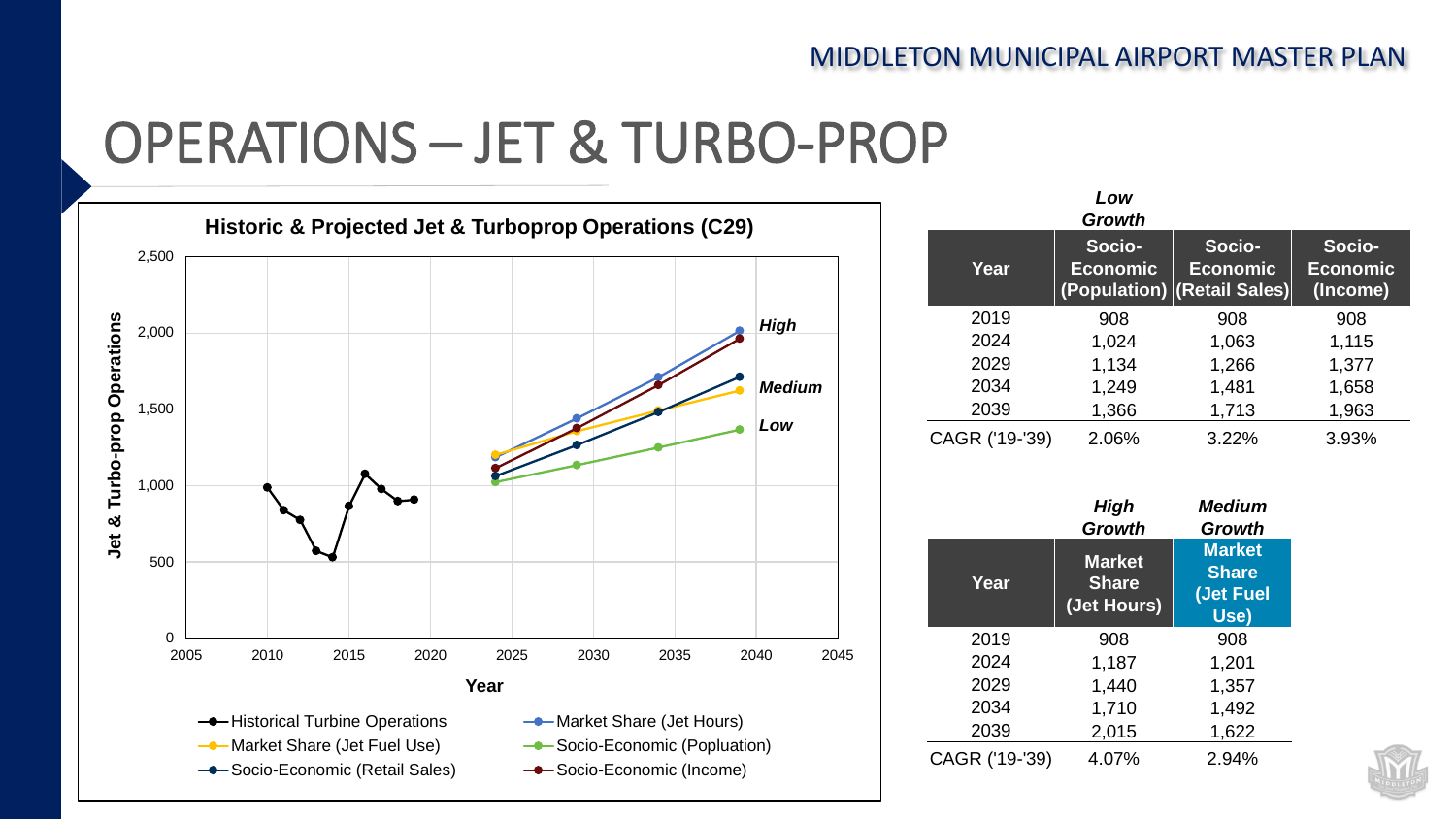| $A-I$<br>Beech Barron 55<br>Cessra 150<br>Beech Bonanza<br>Cirrus SR-20/22<br><b>Piper Warrior</b>                                 | $B-1$<br>King Air 90/100<br>Piper Navajo,<br>Cheyenne<br>Cessna Citation 1<br>Beech Barron 58<br>Cessna 402<br>Cessna 421 |           |                | <b>Increasing</b><br>Approach<br>Speed: |         |          | <b>DESIGN AIRCRAFT</b> |        |           |                            |  |
|------------------------------------------------------------------------------------------------------------------------------------|---------------------------------------------------------------------------------------------------------------------------|-----------|----------------|-----------------------------------------|---------|----------|------------------------|--------|-----------|----------------------------|--|
| A-II and B-II<br><b>DHC Twin Otter</b><br>Cessna Caravan<br>Cessna Citation III                                                    | A-III and B-III<br>Fokker F28<br>DHC Dash 7<br>DHC Dash 8                                                                 | (fastest) | E.             |                                         |         |          |                        |        |           |                            |  |
| King Air C90<br>Super King Air<br>200, 300, 350                                                                                    | $DC-3$<br>Convair 580                                                                                                     |           | D              |                                         | $D$ -II | $D$ -III | D-IV                   | $D-V$  |           |                            |  |
| <b>Beech 1900</b><br>Falcon 20                                                                                                     |                                                                                                                           |           | С              | $C-I$                                   | C-II    | C-III    | C-IV                   |        |           |                            |  |
| C-II and D-II                                                                                                                      | C-III and D-III                                                                                                           |           | B              | $B-I$                                   | $B-II$  | $B-III$  |                        |        |           |                            |  |
| Gulfstream III<br>Cessna 650<br>Gulfstream IV<br>Canadair 600<br>Cessna<br>Citation X<br>Cessna Citation Sovereign<br>Hawker 800XP | Boeing 737<br>Bombardier<br>CRJ-700<br>Guifstream V<br><b>Global Express</b><br>MD-80<br>$DC-9$                           | (slowest) | $\overline{A}$ | $A-I$                                   | $A-II$  | $A-III$  |                        |        |           | <b>Increasing</b><br>Size: |  |
| C-IV and D-IV<br><b>Boeing 757-200</b>                                                                                             | $D-V$<br><b>Boeing 747 Series</b>                                                                                         |           |                |                                         | Ш       | Ш        | IV                     | $\vee$ | VI        |                            |  |
| DC-10<br>Boeing 767<br>$MD-H$                                                                                                      | <b>Boeing 777 Series</b>                                                                                                  |           |                | (smallest)                              |         |          |                        |        | (largest) |                            |  |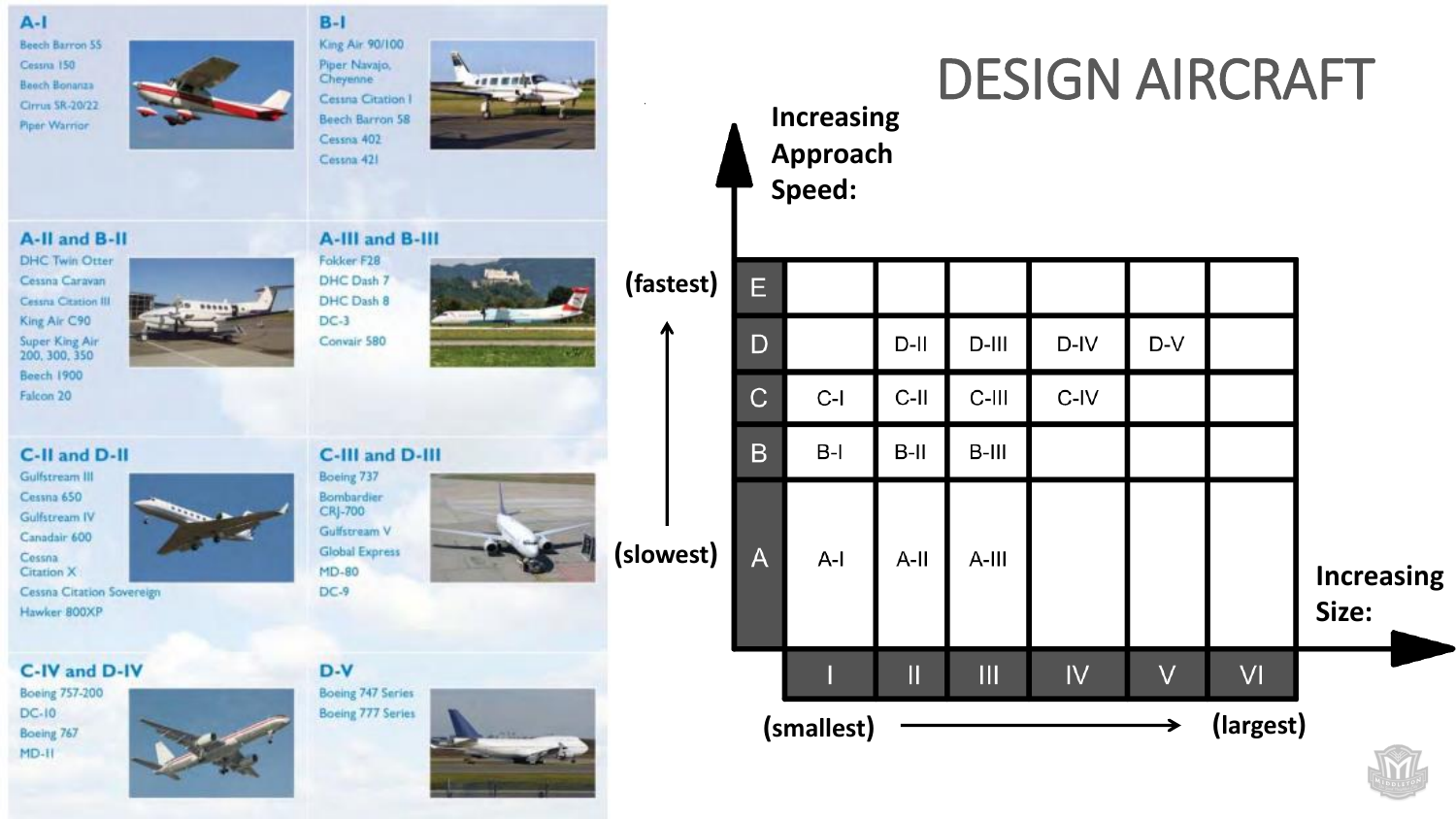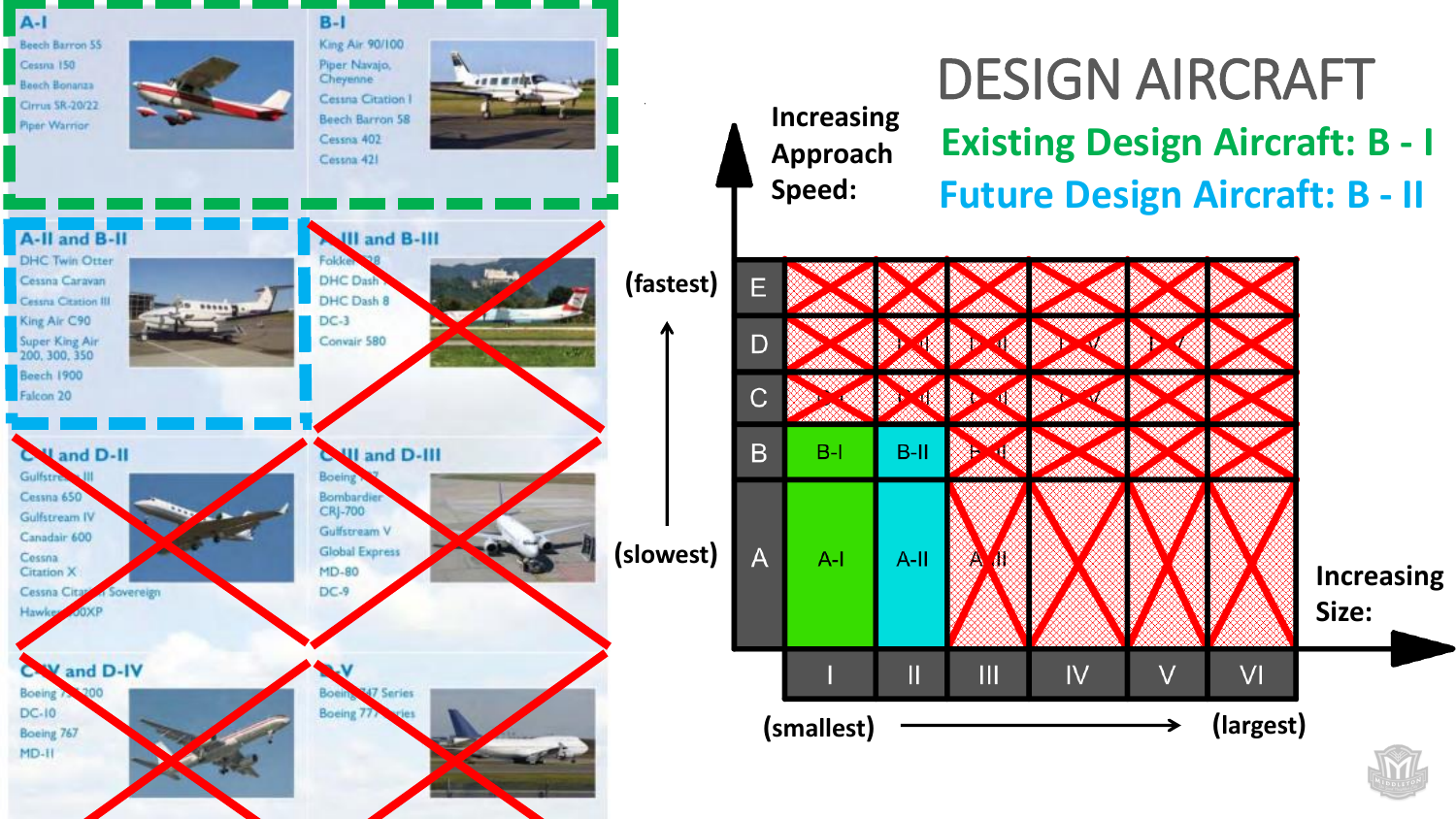#### GROUP II OPERATIONS



■ Historic ADG-II Ops Projected ADG-II Ops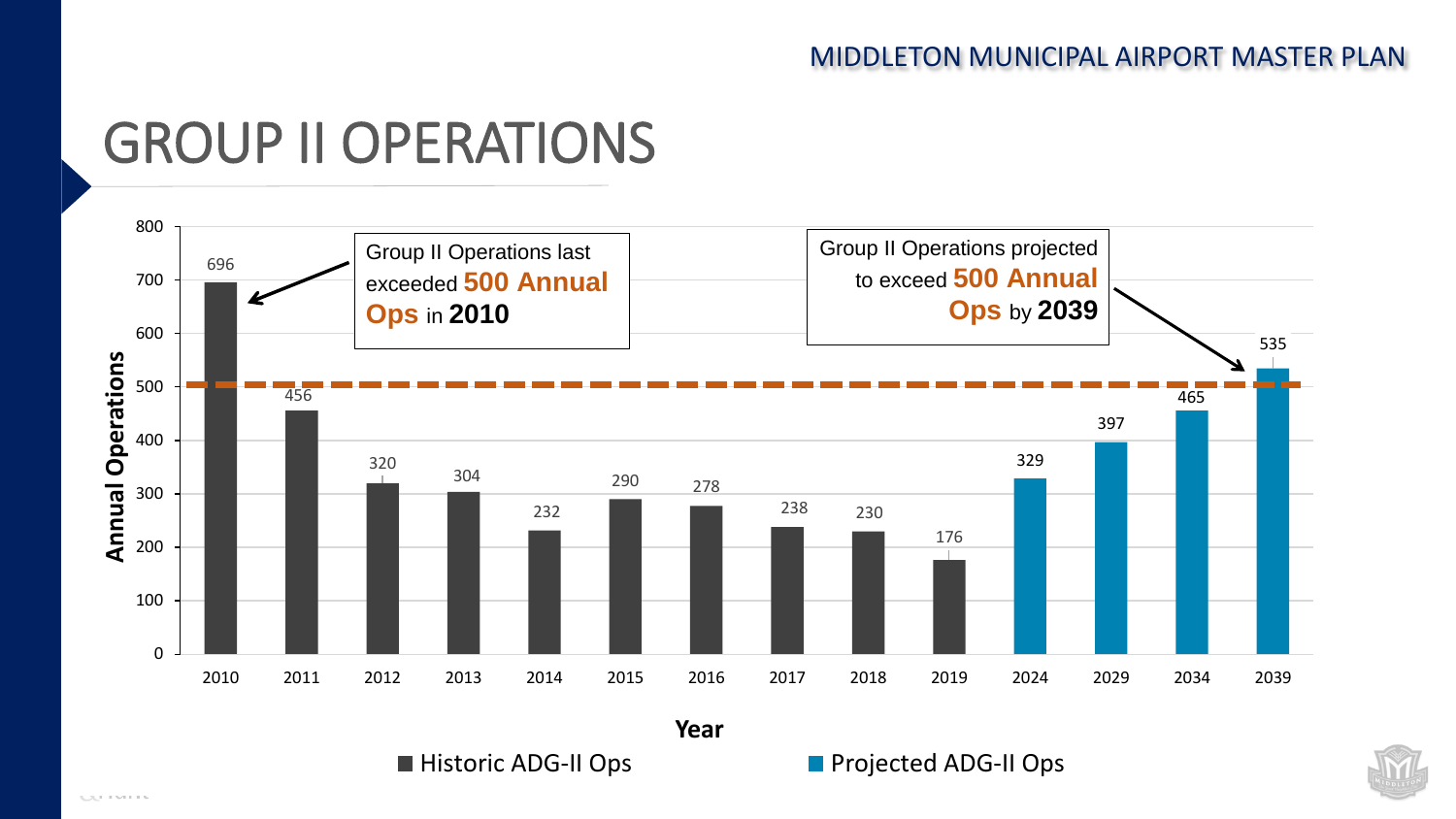#### EXISTING DESIGN AIRCRAFT (B-I)

#### FUTURE DESIGN AIRCRAFT (B-II)



| <b>Approach Speed</b>               | <b>Tail Height</b> | Wingspan       |
|-------------------------------------|--------------------|----------------|
| $\frac{1}{2}$ 91 knots, < 121 knots | $20 - 29$ feet     | $49 - 78$ feet |



Turboprop





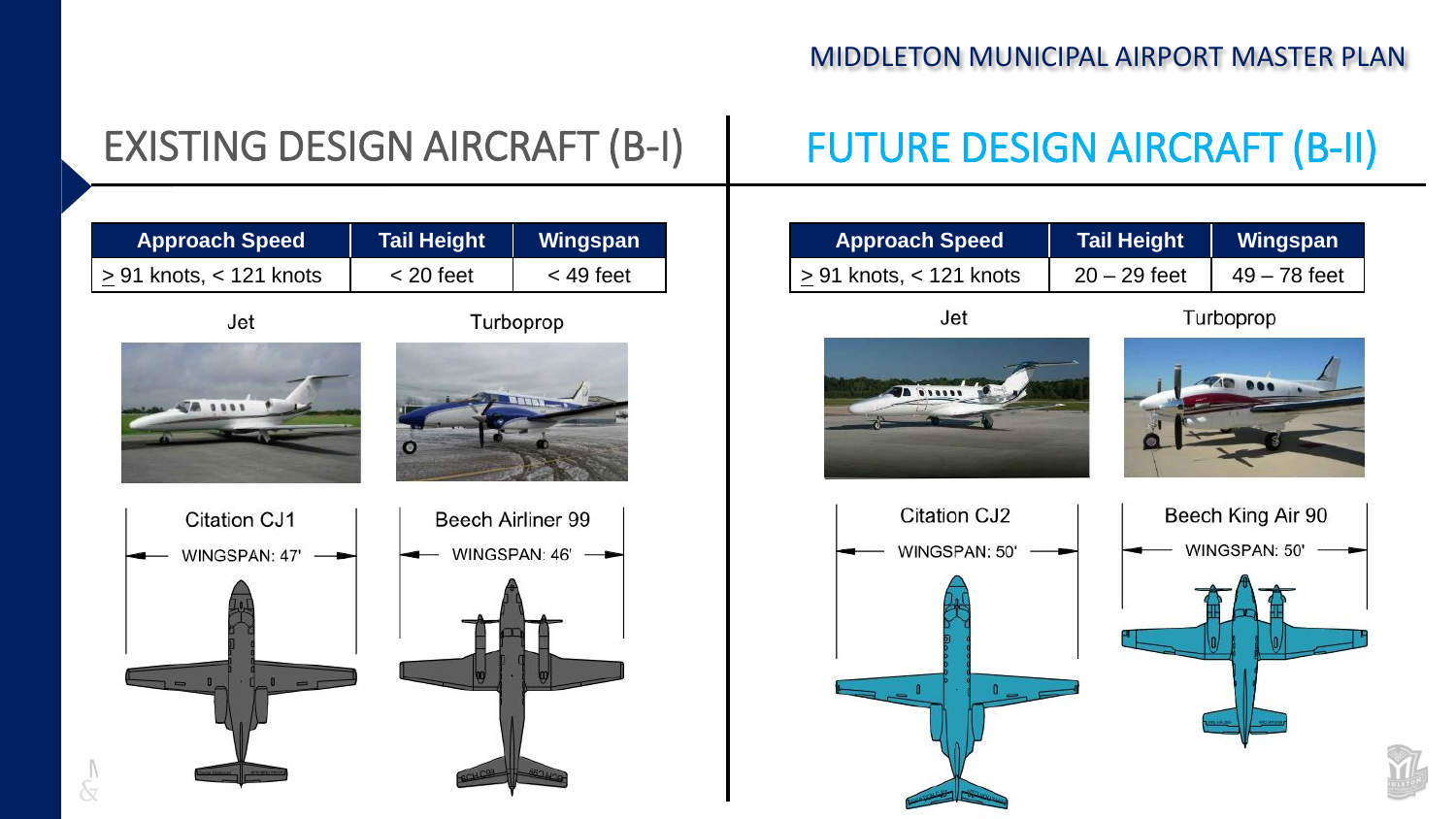#### FORECAST SUMMARY

|       |                         |      |                  | Low                              |                                  | <b>Medium</b>                    |                                  | <b>High</b>                      |                                  |
|-------|-------------------------|------|------------------|----------------------------------|----------------------------------|----------------------------------|----------------------------------|----------------------------------|----------------------------------|
|       |                         |      | 2019             | <b>Growth</b><br><b>Forecast</b> | <b>LGF</b> to<br><b>2019 TAF</b> | <b>Growth</b><br><b>Forecast</b> | <b>MGF to</b><br><b>2019 TAF</b> | <b>Growth</b><br><b>Forecast</b> | <b>HGF</b> to<br><b>2019 TAF</b> |
|       |                         | Year | TAF <sup>1</sup> | (LGF)                            | (%)                              | (MGF)                            | (%)                              | (HGF)                            | $(\%)$                           |
|       | <b>Based Aircraft</b>   |      |                  |                                  |                                  |                                  |                                  |                                  |                                  |
|       | Base Yr. Level          | 2019 | 94               | 100                              | 6.4%                             | 100                              | $6.4\%$                          | 100                              | $6.4\%$                          |
|       | Base Yr. + 5yr.         | 2024 | 94               | 103                              | $9.9\%$                          | 107                              | 14.2%                            | 112                              | 19.1%                            |
|       | Base Yr. + 10yrs.       | 2029 | 94               | 107                              | $ 13.3\%$                        | 115                              | 21.8%                            | 124                              | 32.4%                            |
|       | Base Yr. + 15yrs.       | 2034 | 94               | 110                              | 16.7%                            | 122                              | 29.5%                            | 136                              | 44.9%                            |
|       | Base Yr. + 20yrs.       | 2039 | 94               | 113                              | 20.2%                            | 125                              | 33.0%                            | 148                              | 57.2%                            |
|       | <b>GA Operations</b>    |      |                  |                                  |                                  |                                  |                                  |                                  |                                  |
|       | Base Yr. Level          | 2019 | 38,447           | 40,560                           | 5.5%                             | 40,560                           | 5.5%                             | 40,560                           | 5.5%                             |
|       | Base Yr. + 5yr.         | 2024 | 40,763           | 41,342                           | 1.4%                             | 41,610                           | 2.1%                             | 40,763                           | $0.0\%$                          |
|       | Base Yr. + 10yrs.       | 2029 | 43,204           | 41,995                           | $-2.8%$                          | 42,362                           | $-1.9\%$                         | 43,204                           | $ 0.0\%$                         |
|       | Base Yr. + 15yrs.       | 2034 | 45,781           | 42,690                           | $-6.8\%$                         | 43,169                           | $-5.7\%$                         | 45,781                           | $ 0.0\%$                         |
|       | Base Yr. + 20yrs.       | 2039 | 48,505           | 43,447                           | $-10.4\%$                        | 44,041                           | -9.2%                            | 48,505                           | $ 0.0\%$                         |
|       | <b>Total Operations</b> |      |                  |                                  |                                  |                                  |                                  |                                  |                                  |
|       | Base Yr. Level          | 2019 | 40,957           | 41,342                           | $ 0.9\% $                        | 41,342                           | $ 0.9\% $                        | 41,342                           | $0.9\%$                          |
|       | Base Yr. + 5yr.         | 2024 | 43,273           | 42,166                           | $-2.6%$                          | 42,514                           | $-1.8%$                          | 41,724                           | $-3.6%$                          |
|       | Base Yr. + 10yrs.       | 2029 | 45,714           | 42,856                           | $-6.3\%$                         | 43,401                           | $-5.1\%$                         | 44,379                           | $-2.9%$                          |
| Mead  | Base Yr. + 15yrs.       | 2034 | 48,291           | 43,591                           | $-9.7\%$                         | 44,365                           | -8.1%                            | 47,222                           | $-2.2%$                          |
| &Hunt | Base Yr. + 20yrs.       | 2039 | 51,015           | 44,389                           | $-13.0\%$                        | 45,419                           | $-11.0%$                         | 50,276                           | $-1.4%$                          |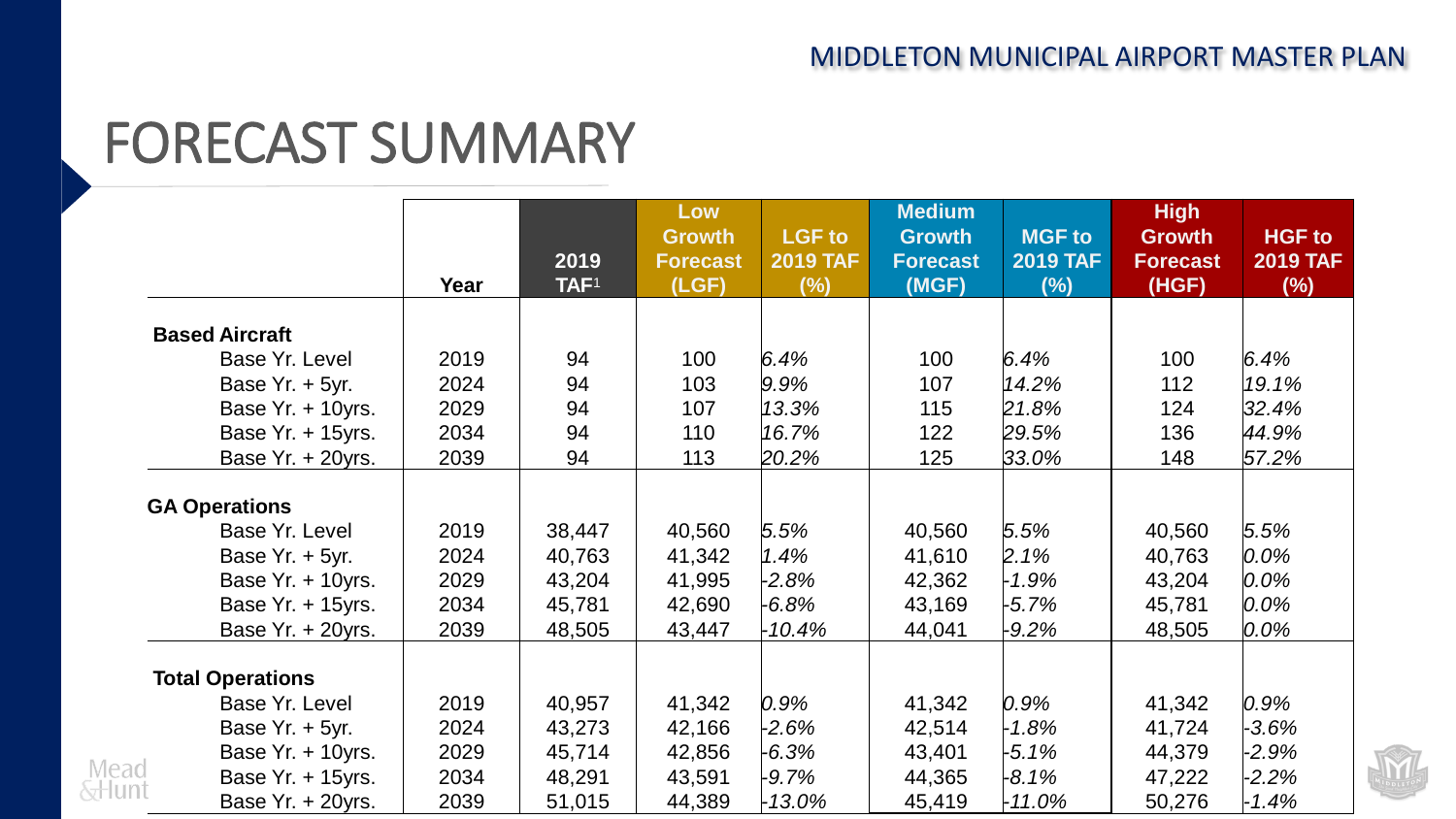# Questions on Forecasts



#### **Question #1:**

**Mead** 

**"Often times during VFR conditions, the traffic pattern at Morey is at or above capacity which results in overflights of residential neighborhoods. How are capacity constraints, in the traffic pattern, factored into the forecast?"**

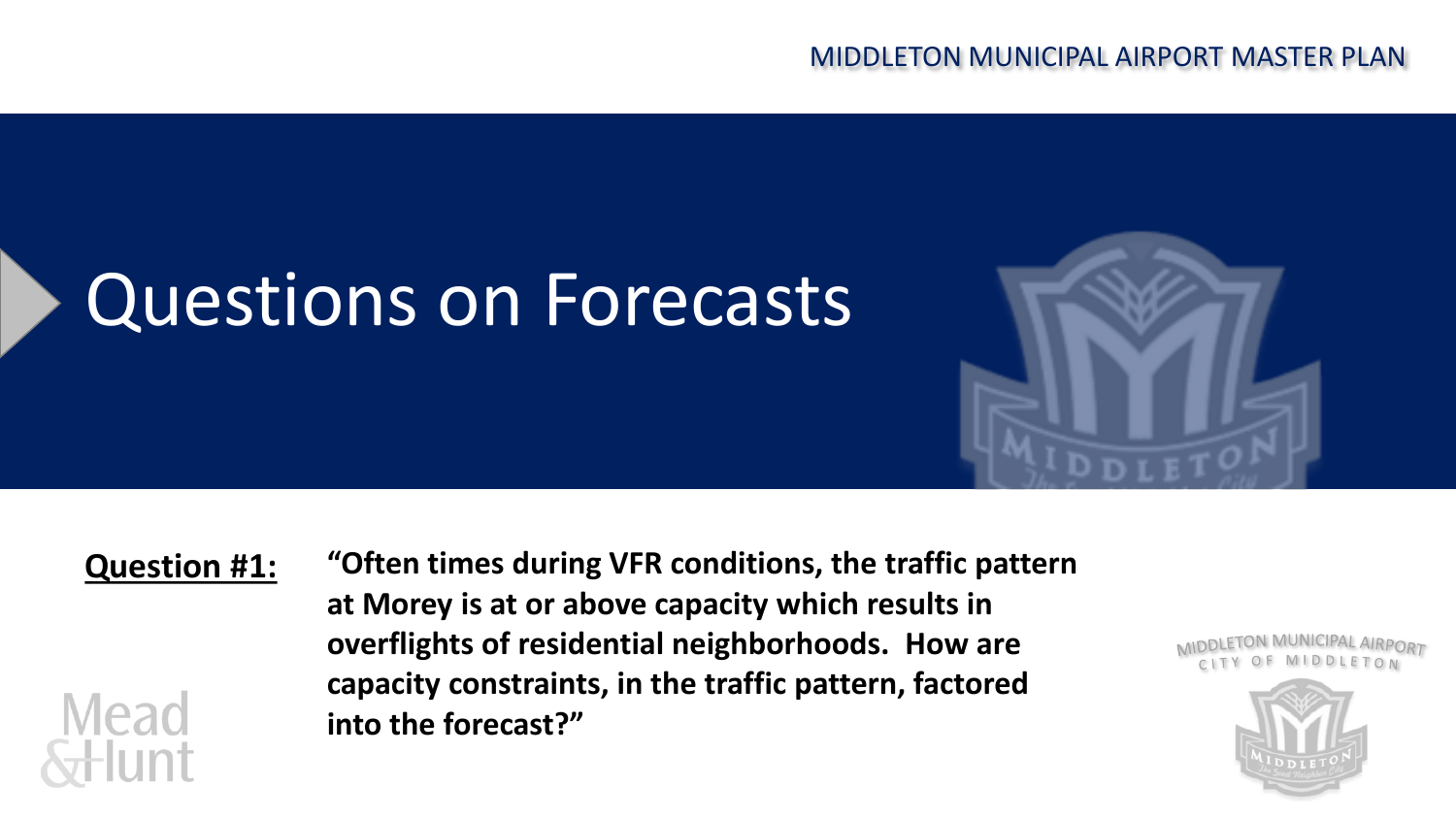# Next Steps, Schedule